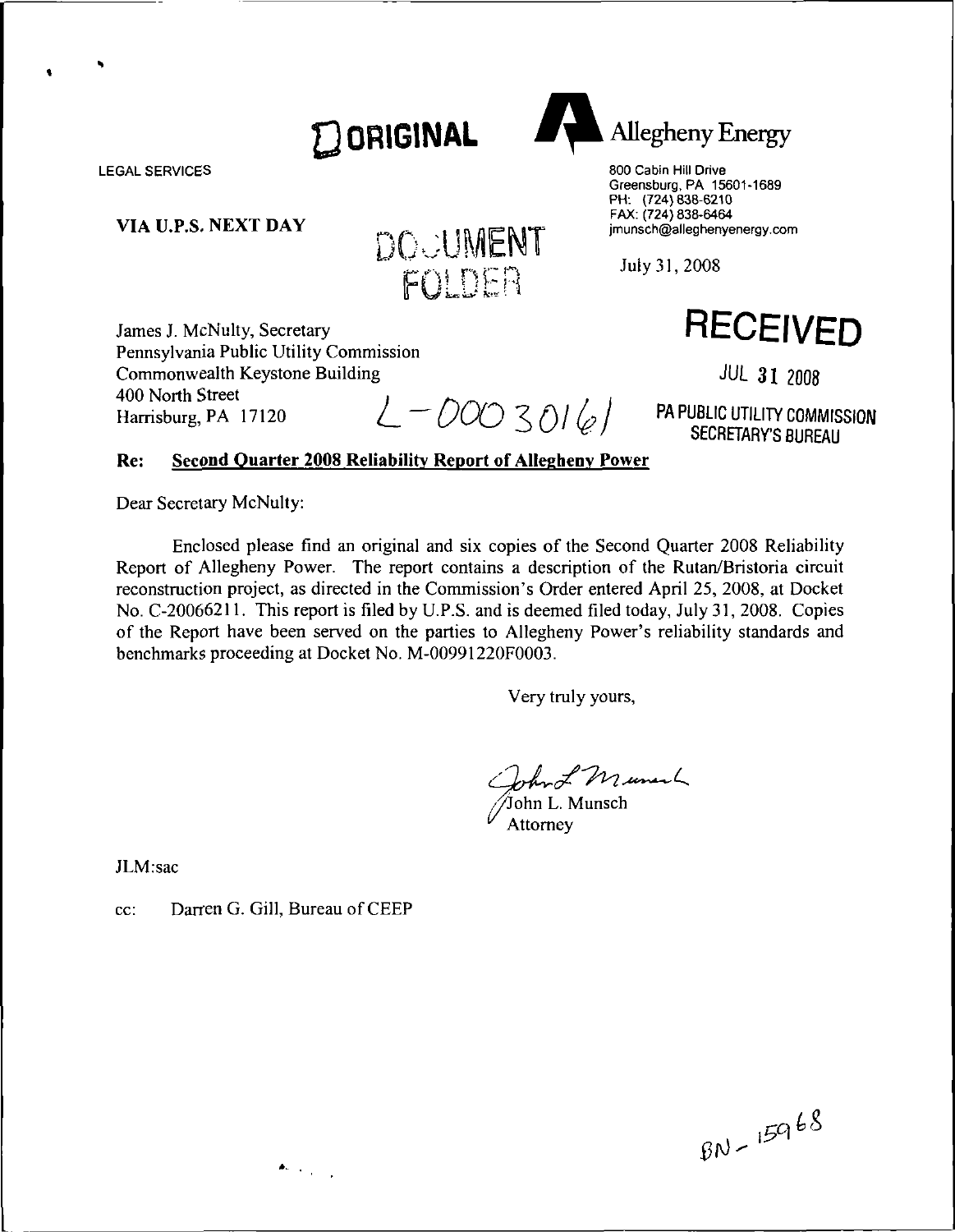# **Allegheny Power Quarterly Report for Second Quarter 2008**

This quarterly report is being submitted in accordance with Title 52. Public Utilities - Part I. Public Utility Commission -Subpart C. Fixed Services Utilities - Chapter 57, Electric Service Subchapter N. Electric Reliability Standards.

*§ 57.195 (e) (2) The name, title, telephone number and e-mail address ofthe persons who have knowledge ofthe matters, and can respond to inquiries, shall be included.*

> James D. Cormack General Manager, Distribution Reliability (724) 838-6540 icormac@alleghenvpower.com

*§57.195 (e) (1) A description of each major event that occurred during the preceding guarter, including the time and duration of the event, the number of customers affected, the cause of the event and any modified procedures adopted in order to avoid or minimize the impact ofsimilar events in thefuture.*

- a. The following Major Events occurred during the second quarter of 2008. Note that these events are excluded based upon the proposed service-areawide definition.
- b. Major events occurred on the following dates. A description of the events is attached as Appendix VI in form of final 'Distribution System Outage Reports' reports as previously issued to the Commission if applicable.
	- i. There were no Major Events during the quarter.
- c. Allegheny Power's Restore Service Process Management Team constantly monitors the process and conducts post-event meetings in an attempt to enhance the restoration process for future events.
- d. In addition to major events, Allegheny Power tracks the effects of major weather events (Restore Service or "RS" Events) that do not meet the 10% exclusion threshold but have a major effect on reliability statistics. Because Allegheny Power's Pennsylvania territory is spread across four weather zones, large regional storms are typically not excluded, even though they often require massive restoration efforts. During the 12-month period ending June 2008, AP's Pennsylvania service territory experienced many such events, including consecutive storms on August  $8<sup>th</sup>$  and  $9<sup>th</sup>$ , 2007, three events in December, 2007, nine events in the first quarter 2008, and 7 events in second quarter 2008. These items are discussed in more detail in section *(e)(2).*



JUL 31 2008

**PA PUBLIC UTILITY COMMISSION**<br>SECRETARY'S BUREAU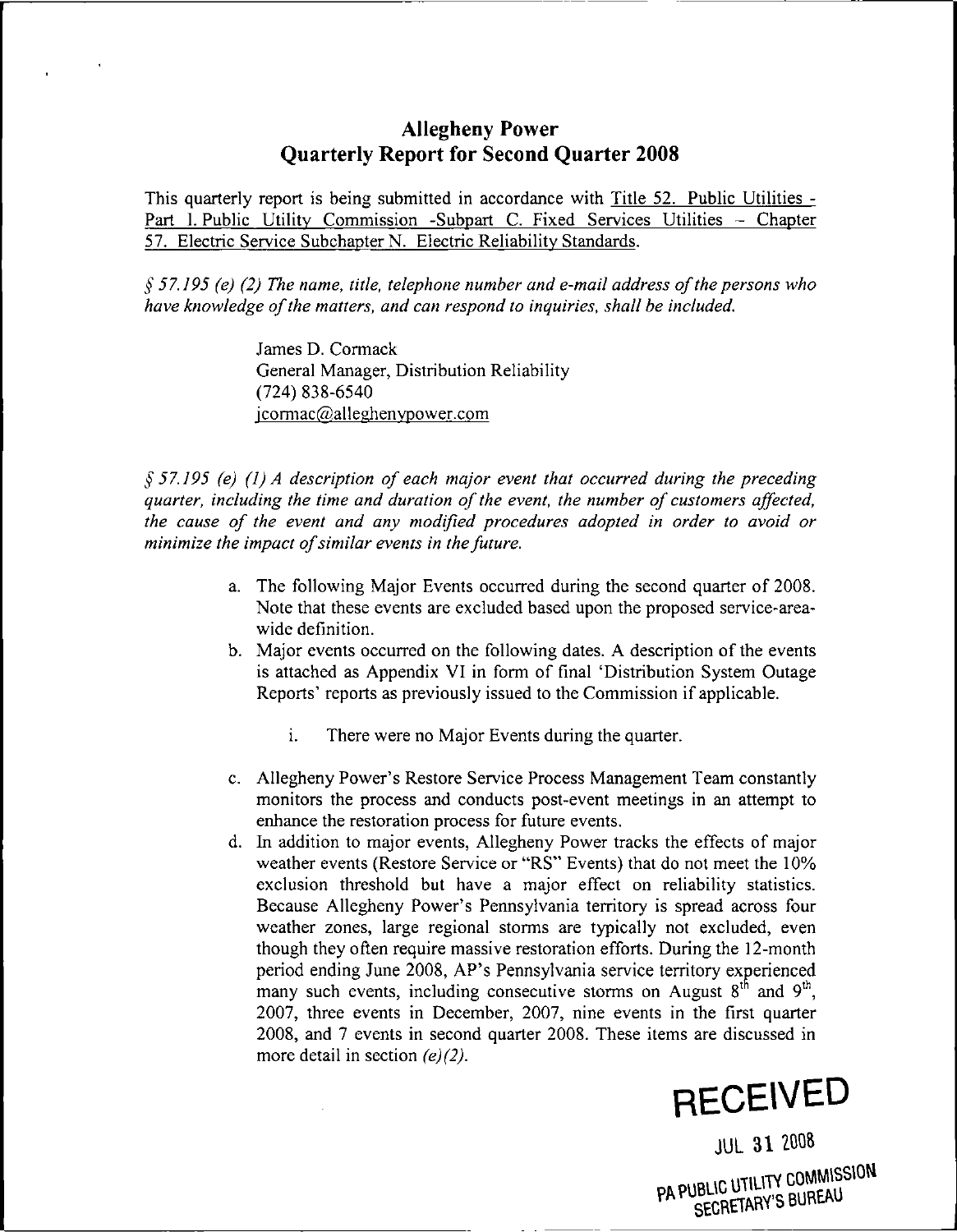e. The following charts show the effect on SAIFI and CAIDI of Major Events and  $\overline{RS}$  Events for Pennsylvania customers through  $2^{nd}$  quarter 2008:



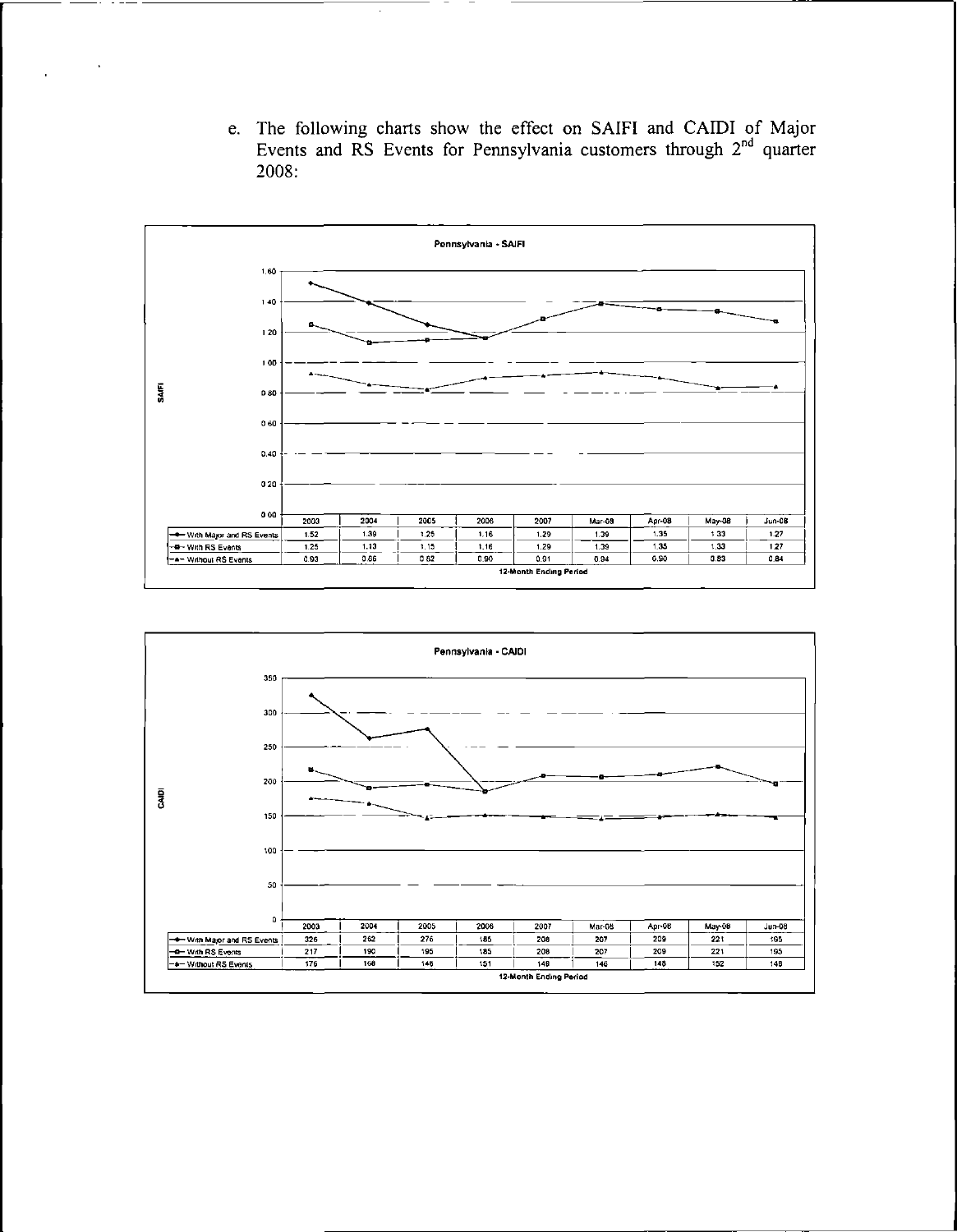*§57.195 (e) (2) Rolling 12-month reliability index values (SAIF1, CAIDI, SAID1, and if available, MA1F1) for the EDC's service territory for the preceding quarter. The report shall include the data used in calculating the indices, namely the average number of customers served, the number of sustained customer interruptions, the number of customers affected, and the customer minutes of interruption. If MAIFI values are provided, the report shall also include the number ofcustomer momentary interruptions.*

> a. The following table provides Pennsylvania's 12-month ending reliability statistics for month ending June 2008. MAIFI statistics are not recorded nor readily available at Allegheny Power. As disclosed in prior filings, sufficient field equipment is not available to provide meaningful data for momentary interruptions.

|              | Approved                      | Rolling | Rolling | 2nd gtr 2008                                    |
|--------------|-------------------------------|---------|---------|-------------------------------------------------|
| Reliability  | Settlement 12-Month 3-Yr Avg. |         |         | Performance                                     |
| Indices      |                               |         |         | Benchmarks Standard Standard (Rolling 12-month) |
| <b>SAIFI</b> | 1.05                          | 1.26    | 1.16    | . 265                                           |
| CAIDI        | 170                           | 204     | 187     | 195                                             |
| <b>SAIDI</b> | 179                           | 257.    | 217     | 247                                             |

Data supporting indices:

|                  |           | Incident | Interrupted | l Ava Cust   |           |       |                       |              |                |                    |             |
|------------------|-----------|----------|-------------|--------------|-----------|-------|-----------------------|--------------|----------------|--------------------|-------------|
| Zone             | Locations | Devices  | Customers   | Served       | kVA       | Calls | СМІ                   | <b>SAIDI</b> | <b>ASA</b>     | CAIDI.             | <b>SAIF</b> |
| l Pennsylvania i | .161      | 18,057   | 888,325     | .9381<br>701 | 9.107.347 |       | 145,409   173,640,442 |              | 247.4 0.999531 | 195.5 <sub>1</sub> | .2651       |

Discussion supporting statistics:

Analysis of 2<sup>nd</sup> Quarter 2008 Statistics:

AP statistics moved to its 12-month standards with the quarterly performance.

Seven RS Events (2 in May and <sup>5</sup> in June) affecting AP's PA service centers in the 2nd quarter 2008 contributed 36 minutes to the second quarter SAIDI of 65.

The daily SAIDI for the second quarter is shown in the chart below.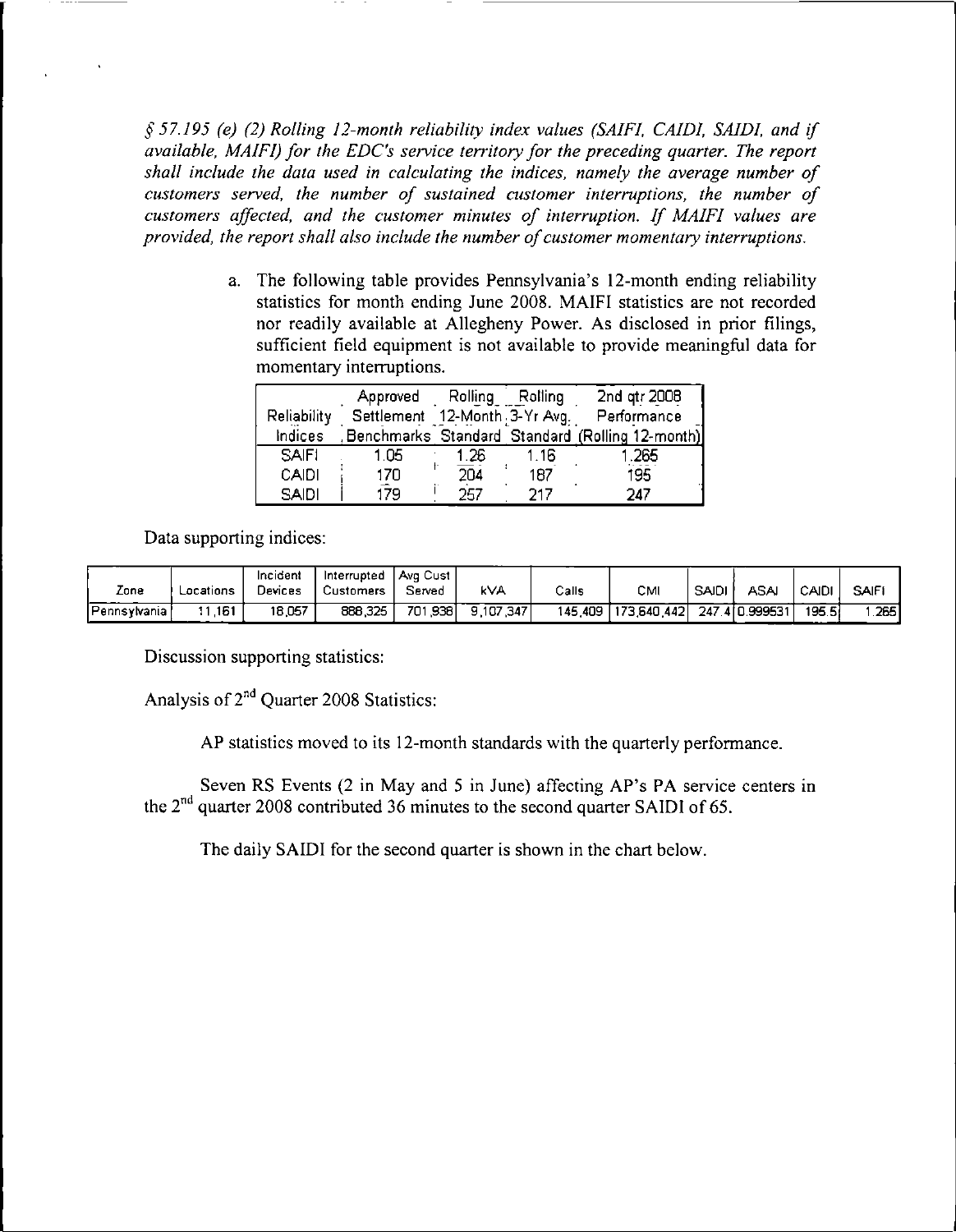

*§ 57.195 (e) (3) Rolling 12-month reliability index values (SAIFI, CAIDI, SAJDI, and if available, MAIFI) and other pertinent information such as customers served, number of interruptions, customer minutes interrupted, number of lockouts, and so forth, for the worst performing 5% of the circuits in the system. An explanation of how the EDC defines its worstperforming circuits shall be included.*

- a. This report provides a listing of all Pennsylvania circuits ranking in the lowest five percent as ranked by Circuit Improvement Index Ranking, which incorporates reliability statistics at a local level to further address individual customer satisfaction. The report is attached as Appendix I.
- b. A description of the Circuit Improvement Index process is presented in Appendix V.

*§ 57.195 (e) (4) Specific remedial efforts taken and plannedfor the worst performing 5% ofthe circuits as identified in paragraph (3).*

> a. Allegheny's current process for addressing poor performing circuits and line segments is outlined in the Reliability Improvement Program (RIP), the details of which have been previously submitted to the Commission staff. In summary, the RIP program addresses all circuits experiencing two or more lockouts as well as any other protective device experiencing multiple operations. Field personnel review outages on these circuits or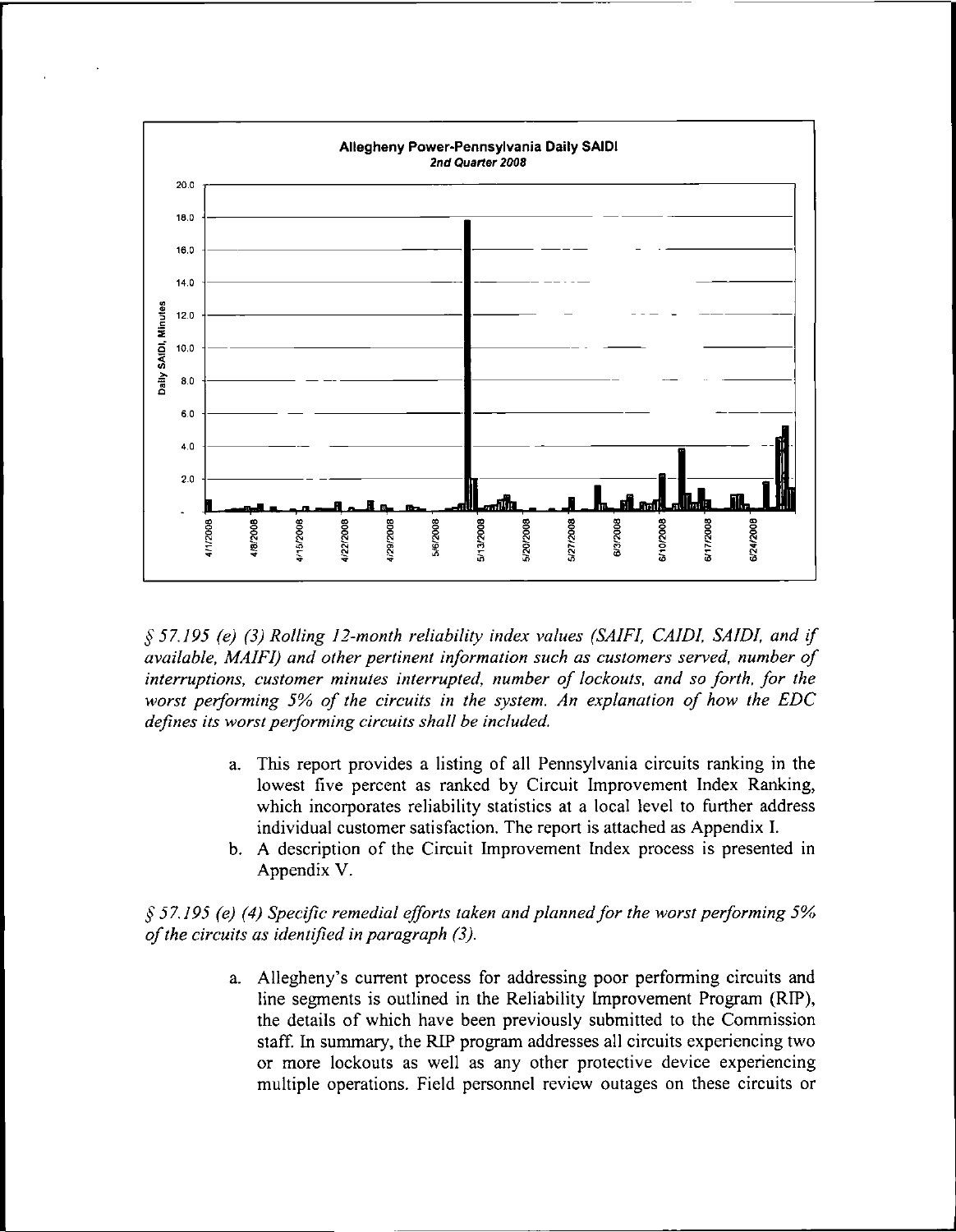line segments and corrective action is taken as necessary to address any immediate reliability concerns.

- b. Remedial work for the 5% circuits is shown in Appendix II. Field personnel review these circuits quarterly. After the third quarter reporting is complete, outage causes are evaluated and action plans are developed for circuits requiring more comprehensive maintenance and these plans are incorporated in next year's budgets and work plans.
- c. AP has continued <sup>a</sup> circuit improvement process whereby AP's recent <sup>100</sup> worst performing circuits are identified, studied, and targeted for further possible improvements based on the review of outage causes. Approximately one-third of these circuits are Pennsylvania circuits. This program is being integrated into the RIP process.

*§57.195 (e) (5) A ROLLING 12-MONTH breakdown and analysis of outage causes during the preceding quarter, including the number and percentage of service outages, THE NUMBER OF CUSTOMERS INTERRUPTED, and customer interruption minutes categorized by outage cause such as equipmentfailure, animal contact, tree related, and soforth. Proposed solutions to identified serviceproblems shall be reported.*

- a. A summary of outage causes by incidents, customers interrupted, and customer minutes interrupted follows.
- b. Allegheny Power's Outage Management System (OMS) tracks the number of incidents recorded for a circuit. This number does not necessarily reflect the number of outages on <sup>a</sup> circuit. One outage may be recorded as multiple incidents on different phases or grouped to different sectionalizing devices. It should be noted that the number of incidents on a circuit may be overstated due to the way similar incidents may not have grouped together in OMS. This may result in the creation of additional individual incidents associated with one circuit outage.
- c. Note that 72% of all customer interruptions are caused by non-equipmentrelated causes. Also note that 92% of customers interrupted by trees are <sup>a</sup> result of trees falling from outside of the right-of-way.
- d. AP's definition of tree-related outages includes those cases where trees have fallen as <sup>a</sup> result of severe weather conditions.
- e. 'Weather' definition includes weather-related outages involving lightning damage, severe snow/ice loading, extreme wind, flooding, etc. and does not include tree-related outages.
- f. Allegheny Power's Outage Management System (OMS) tracks the number of incidents recorded for <sup>a</sup> circuit. This number does not necessarily reflect the number of outages on a circuit. One outage may be recorded as multiple incidents on different phases or grouped to different sectionalizing devices. It should be noted that the number of incidents on a circuit may be overstated due to the way similar incidents may not have grouped together in OMS. This may result in the creation of additional individual incidents associated with one circuit outage and will be noted in the circuit comments below.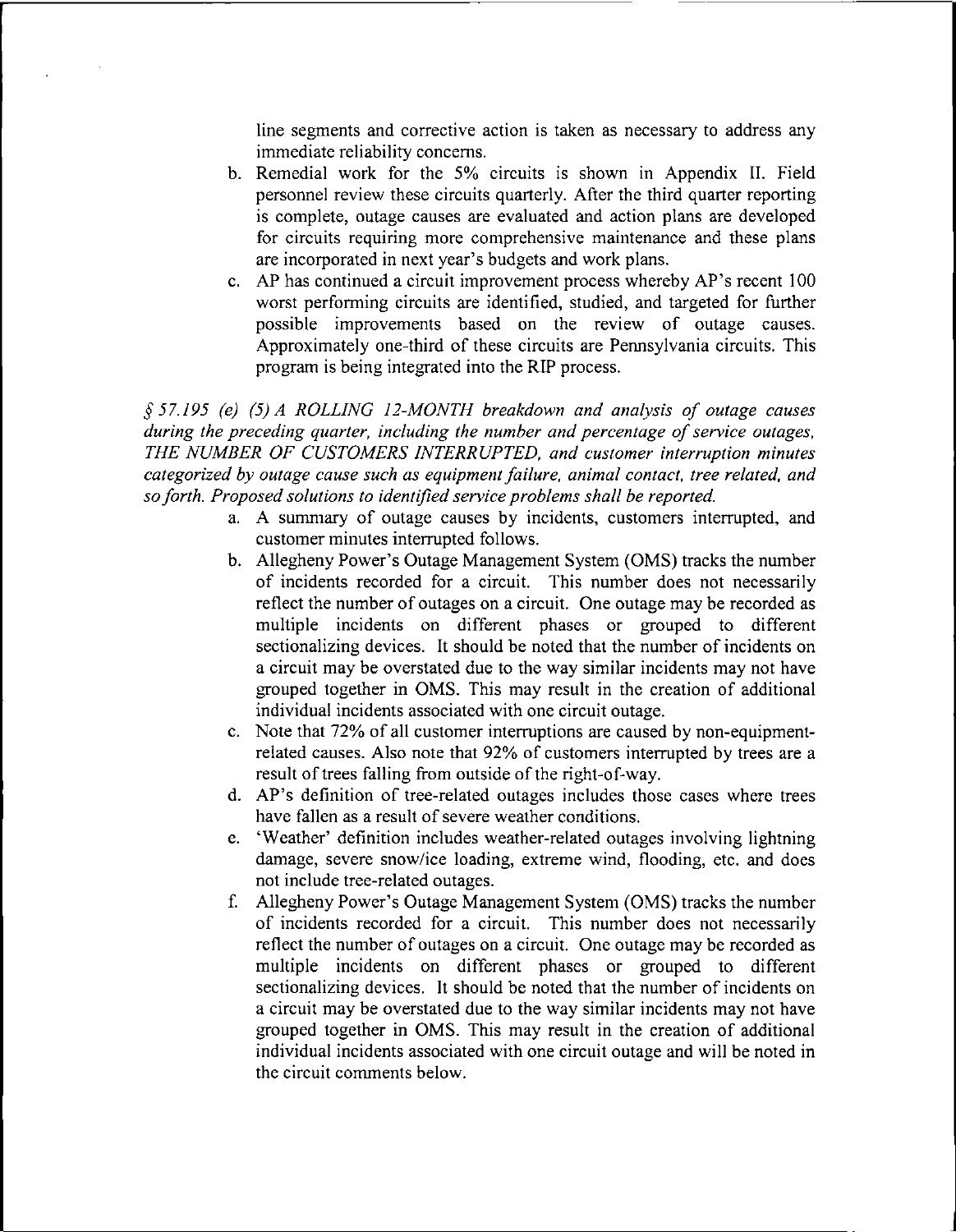| <b>Outage Cause</b>          | Incidents<br>12 Month ending June 08 |          | <b>Customers Interrupted</b><br>12 Month ending June 08 |         | <b>Customers Minutes Interrupted</b><br>12 Month ending June 08 |         |  |
|------------------------------|--------------------------------------|----------|---------------------------------------------------------|---------|-----------------------------------------------------------------|---------|--|
|                              | Number                               | Percenti | Number                                                  | Percent | Number                                                          | Percent |  |
| <b>Animals</b>               | 1 261                                | 70%      | 23,132                                                  | 2.6%    | 2 263,392                                                       | 1.3%    |  |
| Overhead Equipment Failure   |                                      |          |                                                         |         |                                                                 |         |  |
| Overhead Line Equipment      | 1.464                                | 8.1%     | 45,529                                                  | 5.1%    | 5.254,441                                                       | 3.0%    |  |
| Overhead Line Material       | 1.761                                | 9.8%     | 97.600                                                  | 11.0%   | 13,206,940                                                      | 7.6%    |  |
| Overhead Wire                | 1 136                                | 63%      | 62,227                                                  | 7.0%    | 9 361,190                                                       | 5.4%    |  |
| <b>Underground Equipment</b> |                                      |          |                                                         |         |                                                                 |         |  |
| Underground Line Material    | 47                                   | 0.3%     | 1,245                                                   | 0.1%    | 321.891                                                         | 0.2%    |  |
| Underground Line Equipment   | 135                                  | 0.7%     | 3,839                                                   | 0.4%    | 901,248                                                         | 05%     |  |
| Underground Cable            | 335                                  | 19%      | 14.178                                                  | 1.6%    | 4 260,426                                                       | 2.5%    |  |
| <b>Service Equipment</b>     | 36                                   | 0.2%     | 75                                                      | 0.0%    | 10.897                                                          | 0.0%    |  |
| <b>Substation Equipment</b>  | 85                                   | 05%      | 19,987                                                  | 2.2%    | 1 236,651                                                       | 0.7%    |  |
| Other                        | 143                                  | 0.8%     | 15.587                                                  | 1.6%    | 1,246,349                                                       | 0.7%    |  |
| <b>Public/Customer</b>       | 1,610                                | 8.9%     | 134 335                                                 | 15.1%   | 22,260,211                                                      | 12.6%   |  |
| Trees                        |                                      |          |                                                         |         |                                                                 |         |  |
| On Right of Way              | 305                                  | 1.7%     | 24,667                                                  | 2.8%    | 4 936 626                                                       | 2.8%    |  |
| Off Right of Way             | 4,350                                | 24.1%    | 223 108                                                 | 25.1%   | 57,952,348                                                      | 33.4%   |  |
| Unknown                      | 1.794                                | 9.9%     | 79.547                                                  | 9.0%    | 8.471.672                                                       | 4.9%    |  |
| Weather                      | 3.593                                | 19.9%    | 143,069                                                 | 16.1%   | 41,956,159                                                      | 24.2%   |  |
| Total                        | 18.057                               | 100%     | 686,325                                                 | 100%    | 173,640,441                                                     | 100%    |  |

*§57.195 (e) (6) Quarterly and year-to-date information on progress toward meeting transmission and distribution inspection and maintenance goals/objectives (FOR FIRST, SECOND AND THIRD QUARTER REPORTS ONLY).*

- a. A report attached as Appendix III provides <sup>a</sup> listing of updates to the planned Ensure Reliable Service work for 2008.
- b. AP's goals may vary slightly throughout the year as work may be modified to meet new or changing field conditions. Some work has more inherent uncertainty associated with establishing budgets and goals more than a year ahead of time.

*§57.195 (e) (7) Quarterly and year-to-date information on budgeted versus actual transmission and distribution operation and maintenance expenditures IN TOTAL AND DETAILED BY THE EDC'S OWN FUNCTIONAL ACCOUNT CODE OR FERC ACCOUNT CODE ASA VAILABLE. (Forfirst, second and third quarter reports only.)*

|                                        | 2nd Qtr Actual        | <b>Budget</b> | <b>YTD Actual</b> | <b>YTD Budget</b> |
|----------------------------------------|-----------------------|---------------|-------------------|-------------------|
| Distribution Admin_CC                  | $(278, 235)$ \$<br>\$ | 48,990        | (488, 401)<br>s   | (286, 625)<br>s   |
| Distribution Engineering & Planning_CC | 154,814               | 210,967       | 296,948           | 471,197           |
|                                        | \$                    | S             | s                 | s                 |
| Distribution Support_CC                | 2,838,732<br>S        | \$2,739,157   | 5,388,526<br>s    | 4,905,412<br>S    |
| Field Operations_CC                    | \$3,749,902           | \$5,098,704   | 8,872,650         | 9,132,517<br>S    |
| Distribution Forestry_CC               | 1,846,392             | 1,704,903     | 3,378,831         | 3.344.284         |
|                                        | \$                    | \$            | £                 | s.                |
| Transmission Other_CC                  | 118,689               | 123,719       | 281,569           | 237.713           |
|                                        | \$                    | S             | £                 | S                 |
| .Substations_CC                        | 1,305,969             | 1,896,306     | 2,949,973         | 3.552.993         |
|                                        | s                     | \$            | s.                | \$                |
| Transmission Planning & Operations     | 1,006,619             | 1,074.766     | 1,986,834         | 2,053,984         |
|                                        | s                     | £             | s.                | s                 |
| Technical Services - Delivery_CC       | 699,116               | 863,490       | 1.416,746         | 1,708.638         |
|                                        | \$                    | S             | s.                | £                 |
| Transmission Engineering_CC            | 649.043               | 719,967       | 1,338,682         | 1,456,677         |
|                                        | \$                    | S             | s.                | s                 |
| Transmission Forestry_CC               | 762,302               | 1,291,492     | 1,281,758         | 1,837,731         |
|                                        | \$                    | S             | s                 | s                 |
| Transmission Projects_CC               | 115,911               | 232,947       | 192,413           | 423,403           |
|                                        | \$                    | s             | S                 | S                 |
| Transmission Siting CC                 | 92,140                | 126,435       | 329,591           | 261,499           |
|                                        | \$                    | s             | S                 | £                 |
| EHV Projects_CC                        | $(16,688)$ \$<br>\$   |               | (31, 624)<br>£    | S                 |
| Total                                  | \$13,044,705          | \$16,131,842  | \$27,194,496      | \$29,099,424      |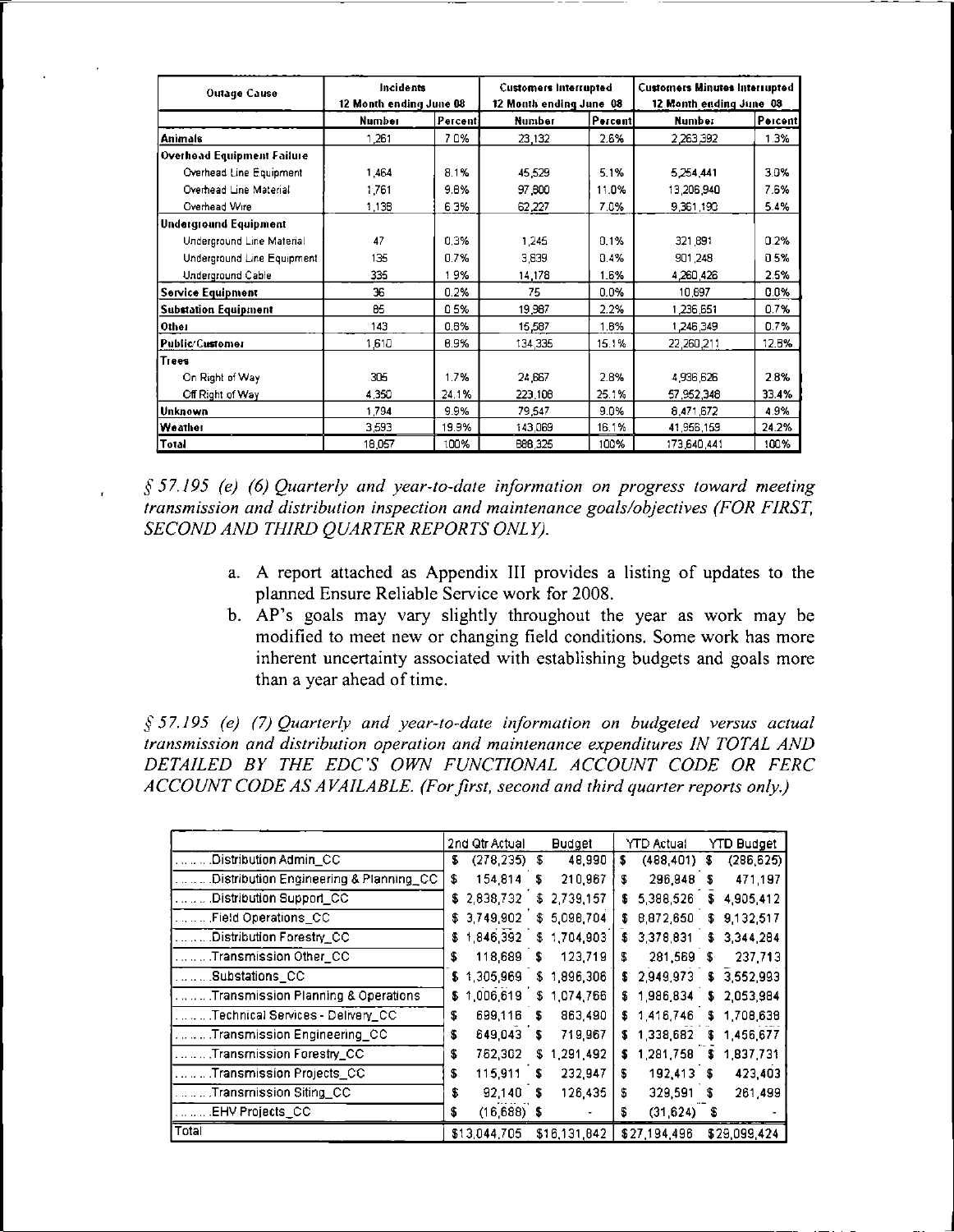*§57.195 (e) (8) Quarterly and year-to-date information on budgeted versus actual transmission and distribution capital expendituresr IN TOTAL AND DETAILED BY THE EDO'S OWN FUNCTIONAL ACCOUNT CODE OR FERC ACCOUNT CODE AS A VAILABLE. (Forfirst, second and third quarter reports only.)*

| Plant code |                                 | 2nd Quarter Actual | 2nd Quarter Budget | <b>YTD Actuals</b> | <b>YTD Budget</b> |
|------------|---------------------------------|--------------------|--------------------|--------------------|-------------------|
| œ          | <b>EHV Substation</b>           | 772,855            | 227,298            | 269,898            | 529,459           |
| D4         | EHV Lines                       | 78,690             | 134,000            | 36,572             | 134,000           |
| 05         | Transmission Substation         | 2,094,120          | 958.764            | 586,882            | 3 315 746         |
| 06         | Elect Transmission Lines        | ,299,476           | 3,063,647          | 399 928            | 3,532,195         |
| 07         | Distribution Substation         | 5,008,210          | 7.596.760          | 8,256,761          | 11 798,373        |
| 08         | <b>Elect Distribution Lines</b> | 13,752,930         | 13,941.696         | 25,307,287         | 24 593 030        |
| œ          | Elect General Plant             | 908,911            | 581,850            | 2,738,636          | 5.334,100         |
| 11         | Subtransmission                 | 469,606            | 396.296            | 292 943            | 588.137           |
| #          |                                 |                    |                    |                    |                   |
| I Result   |                                 | 25, 384, 799       | 28,900,310         | 40,888,907         | 49 825 040        |

*§ 57.195 (e) (9) Dedicated staffing levels for transmission and distribution operation and maintenance at the end of the quarter, in total and by specific category (for example, linemen, technician and electrician).*

| Position                                | Count |
|-----------------------------------------|-------|
| <b>Lead Lineman Count</b>               | 101   |
| <b>Lineman A Count</b>                  | 49    |
| Lineman C Count                         |       |
| <b>Serviceman A Count</b>               | 78    |
| Serviceman Apprentice Count             | 18    |
| <b>Serviceman B Count</b>               | 7     |
| <b>Serviceman C Count</b>               | 20    |
| <b>Servicemann C Count</b>              |       |
| <b>SS Crew Leader Maintenance Count</b> | 14    |
| <b>SS Electrician A Count</b>           | 35    |
| <b>SS Electrician Apprentice Count</b>  | 2     |
| <b>SS Electrician B Count</b>           | ε     |
| <b>SS Electrician C Count</b>           | з     |
| Utilityman A Count                      | 4     |
| Utilityman B Count                      |       |
| <b>Grand Count</b>                      |       |

*§ 57.195 (e) (10) Quarterly andyear-to-date information on contractor hours and dollars for transmission and distribution operation and maintenance.*

a. Contract dollars include capital as well as O&M work as available from AP financial reporting system. Note that much of AP's contracted work involves firm price contracts for which no man-hours are documented.

|     |             | Quarter   Contract Dollars - Qtr   Contract Dollars - YTD |
|-----|-------------|-----------------------------------------------------------|
|     | \$1,491,683 | \$1,491,683                                               |
| ∧nd | \$2,011,058 | \$3,502,741                                               |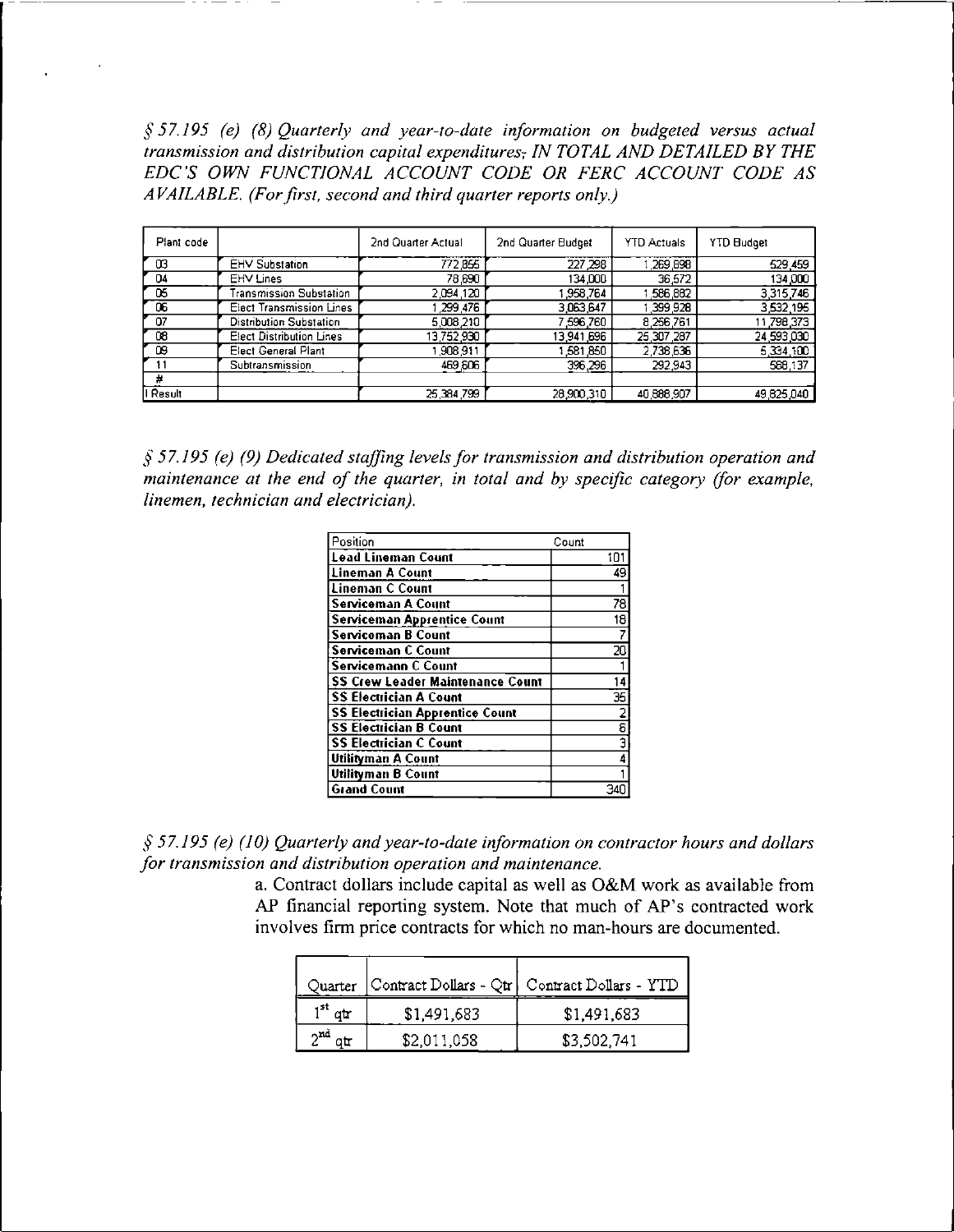*§57.195 (e) (11) Monthly call-out acceptance rate for transmission and distribution maintenance workers PRESENTED IN TERMS OF BOTH THE PERCENTAGE OF ACCEPTED CALL-OUTS AND THE AMOUNT OF TIME IT TAKES THE EDC TO OBTAIN THE NECESSARY PERSONNEL. A BRIEF DESCRIPTION OF THE EDO'S CALL-OUTPROCEDURE SHOULD BE INCLUDED WHENAPPROPRIATE.*

- a. Attached as Appendix IV is <sup>a</sup> report indicating call out acceptance for the each service center in AP Pennsylvania service territory.
- b. The monthly call-out acceptance rate does not include statistics for crewmembers who are assigned ready-response duties, where applicable.
- c. Allegheny Power implemented its Automated Resource Call Out System (ARCOS) on June 10, 2005 to track the amount of time to obtain necessary personnel.
- d. The average callout acceptance time per worker per list called was 4.6 minutes in the third quarter. This number represents the elapsed time per callout list divided by the number of people that accepted. This time includes ready response, which has an elapsed time of 0 minutes. The data is only for linemen and electrician callouts. Allegheny Power has developed a method to calculate average callout acceptance time per crew from our automated system; for the  $4<sup>th</sup>$  quarter, the average response time per crew was 5.4 minutes.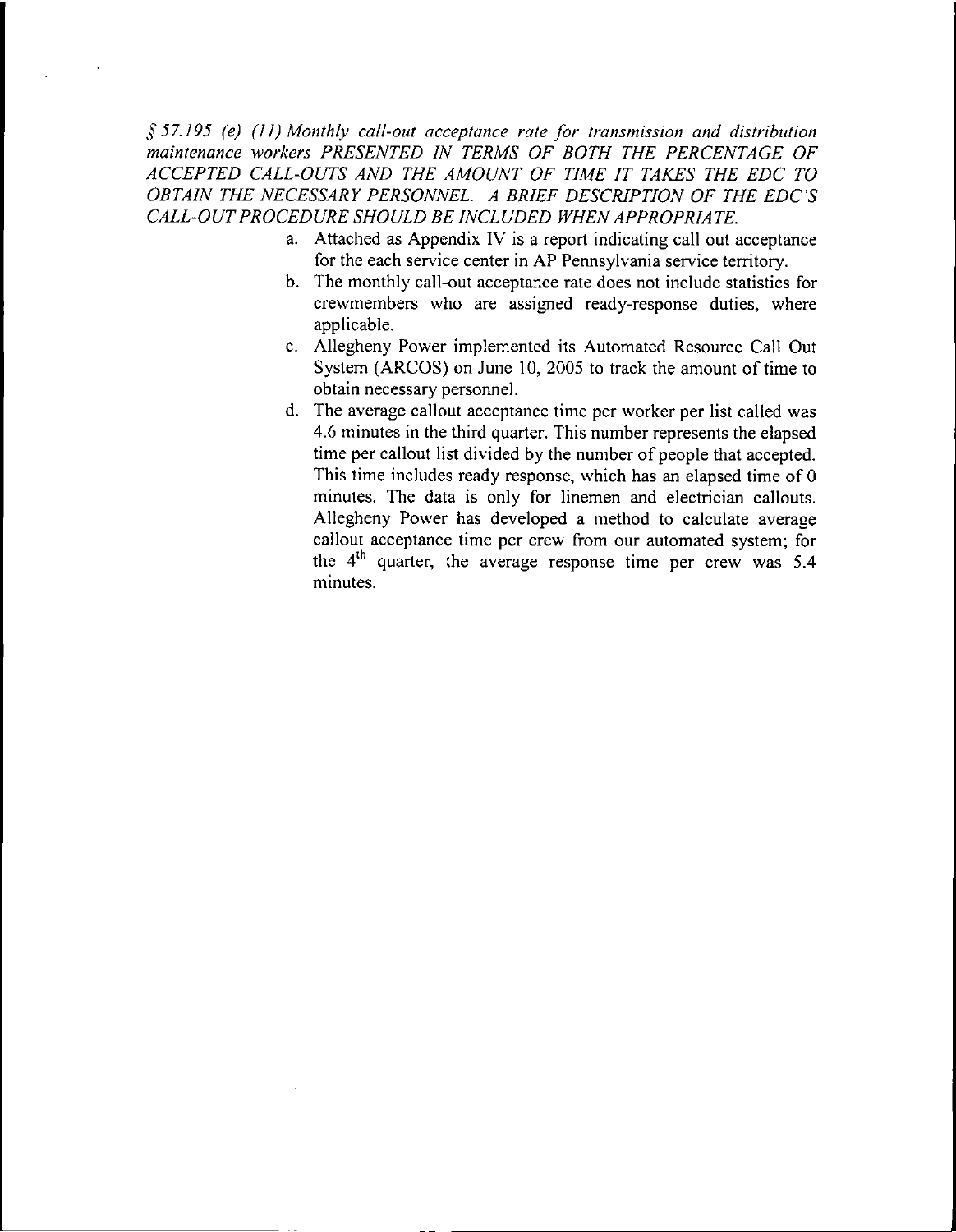| Item            | Description                                                                                 | <b>Compliance Status</b>                                       |
|-----------------|---------------------------------------------------------------------------------------------|----------------------------------------------------------------|
| $\mathbf{1}$    | Make adjustments to vegetation maintenance practices to                                     | Allegheny Power currently evaluates circuits                   |
|                 | reduce its rights-of-way clearing cycle to no longer than four                              | on a four year cycle, trims the three-phase                    |
|                 | $(4)$ years.                                                                                | sections of those circuits, identifies and                     |
|                 |                                                                                             | removes off-right of way danger trees on the                   |
|                 |                                                                                             | three-phase sections of circuits, and makes                    |
|                 |                                                                                             | decisions on a per circuit basis if additional                 |
|                 |                                                                                             | vegetation management is to be done. In                        |
|                 |                                                                                             | 2008, AP is focused on first completing the                    |
|                 |                                                                                             | three-phase sections of the 43 deferred 2007                   |
|                 |                                                                                             | scheduled circuits and then complete the                       |
|                 |                                                                                             | three-phase sections of the scheduled 2008                     |
|                 |                                                                                             | circuits. Also performing additional                           |
|                 |                                                                                             | vegetation management on $\sim$ 10% of WPCs.                   |
| $\overline{2}$  | Make adjustments to vegetation program to include an                                        | Off R-O-W danger trees continue to be                          |
|                 | assessment of off-right-of-way danger trees.                                                | evaluated during vegetation management                         |
|                 |                                                                                             | cycle and removed if necessary and agreeable<br>to tree owner. |
| 3               | Maintain 12-year pole inspection cycle for distribution and                                 | Poles are inspected on a 12-year cycle.                        |
|                 | sub-transmission wood poles                                                                 |                                                                |
| 4               | Maintain 12-year facilities inspection cycle for distribution                               | Distribution and subtransmission equipment                     |
|                 | and sub-transmission wood poles                                                             | is inspected on a 12-year cycle.                               |
| 5               | Inspections to include visual inspections of pole, materials                                | Inspections include visual inspections of                      |
|                 | and equipment contained thereon from ground line to top of                                  | poles, equipment attached to poles, hammer                     |
|                 | pole, hammer soundings, borings, excavation and treatment                                   | soundings, excavation, borings, and treatment                  |
|                 | of pole.                                                                                    | if necessary.                                                  |
| 6               | Perform a mid-cycle visual inspection of poles and                                          | Mid-cycle inspections are made on average                      |
|                 | equipment such that all circuits are inspected, on average,                                 | every six years.                                               |
|                 | every 6 years. Incorporate reliability performance and                                      |                                                                |
|                 | performance of materials and equipment into the                                             |                                                                |
| $\overline{7}$  | prioritization of circuits.<br>Perform a line workforce study and substation workforce      | Complete                                                       |
|                 | study                                                                                       |                                                                |
| 8               | Deliver study to Parties within 60 days of final entry of non-                              | Delivered to Local 102 on 10/24/06; PREA                       |
|                 | appealable Order.                                                                           | on 3/7/2007                                                    |
| 9               | Discuss study with Parties within 10 days of delivery.                                      | Met with Local 102 on 10/24/06                                 |
| 10              | Within 60 days of entry of final non-appealable order,                                      | Effective 3rd quarter 2006 report.                             |
|                 | provide parties with copies of all reliability-related reports                              |                                                                |
|                 | filed with the Commission under 52 Pa. Code 57.195 and                                      |                                                                |
|                 | any additional monitoring reports or compliance reports that                                |                                                                |
|                 | may be required under 52 Pa. Code 57.194(h)(1).                                             |                                                                |
| 11              | In quarterly and annual reports, include a section reporting<br>on compliance of settlement | Effective 3rd quarter 2006 report.                             |
| 12              | PREA/AEC - meet semi-annually (first meeting to be held                                     | First meeting held 9/14/06                                     |
|                 | no later than 45 days of the date of the final, non-appealable                              |                                                                |
|                 | order                                                                                       |                                                                |
| 13 <sup>°</sup> | PREA/AEC meeting - Discuss most recent outages with                                         | Discussed at 4/9/2008 meeting                                  |
|                 | particular emphasis on those with duration $> 120$ minutes                                  |                                                                |
| 14              | PREA/AEC meeting - Identify and agree on mutual delivery                                    | Discussed at 4/9/2008 meeting                                  |
|                 | points that serve critical services/customers                                               |                                                                |
| 15              | PREA/AEC meeting - discuss five "worst performing"                                          | Discussed at 4/9/2008 meeting                                  |
|                 | Delivery Points                                                                             |                                                                |

Allegheny Power compliance with terms of July  $20<sup>th</sup>$ , 2006 Reliability Settlement Petition Opinion and Order: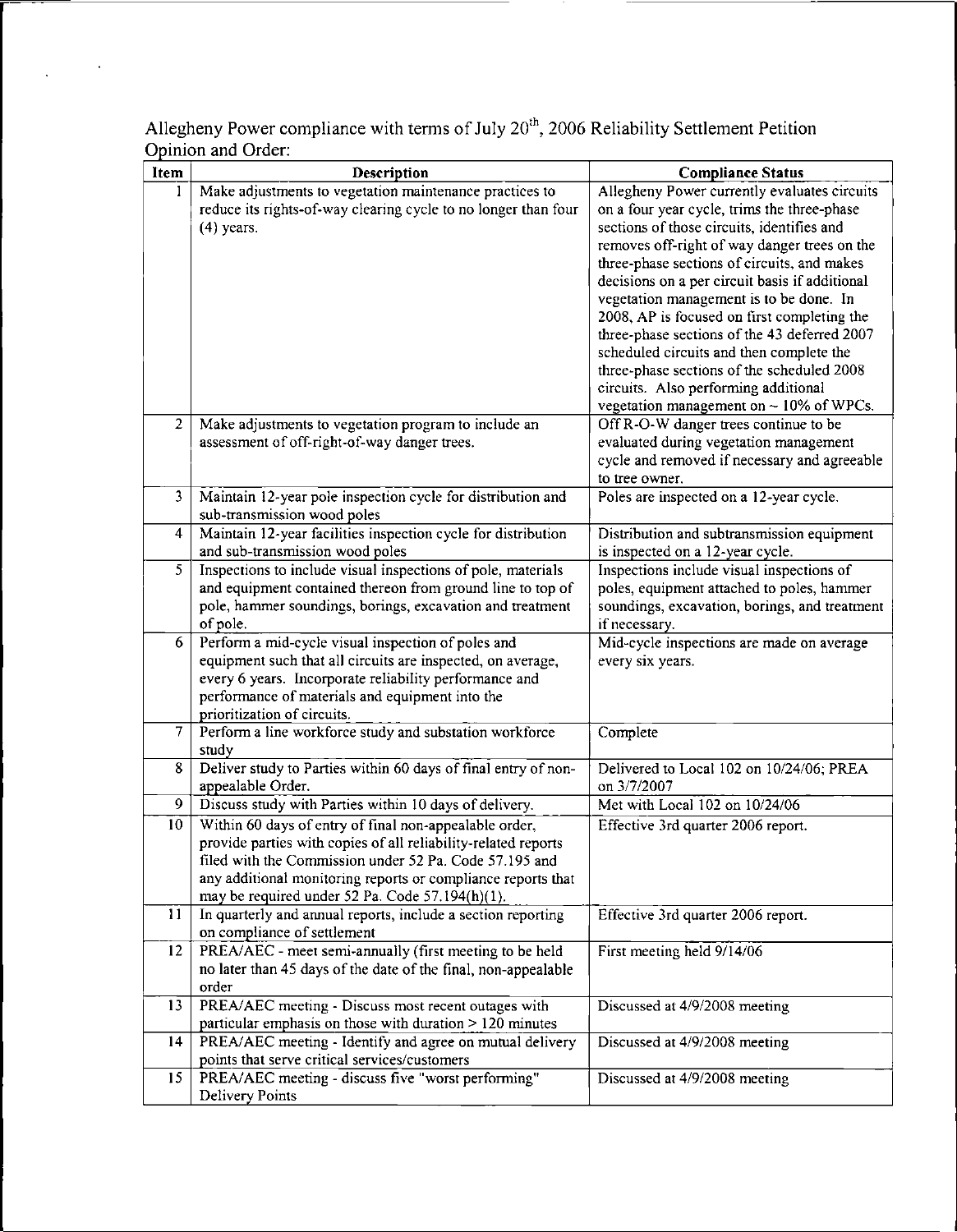Status of projects and statistics on Rutan/Bristoria circuit (Gaines Order):

(a) Status of reconductoring: <sup>2007</sup> reconductoring work completed. If good weather conditions prevail, 2008 Phase II reconductoring work should be completed by 8/1/2008.

(b) Reliability indices (12 month ending June 2008):

| <b>District</b> | Substation            | Circuit           | <b>SAIDI</b> | <b>CAIDI</b> | <b>SAIFI</b> |
|-----------------|-----------------------|-------------------|--------------|--------------|--------------|
| Jefferson       | <b>IRUTAN 1520961</b> | IBRISTORIA (0071) | 1.029        | 329          | 3131         |

Reliability on Bristoria has improved significantly. The following chart trends SAIFI, CAIDI, and SAIDI on this circuit over several years. Note that the recent trend has been affected by RS Events. Note: The uptick in SAIFI was a result of short circuit lockouts (as evidenced by drop in CAIDI) occurring in May (public vehicle into pole) and June (broken insulator in substation).

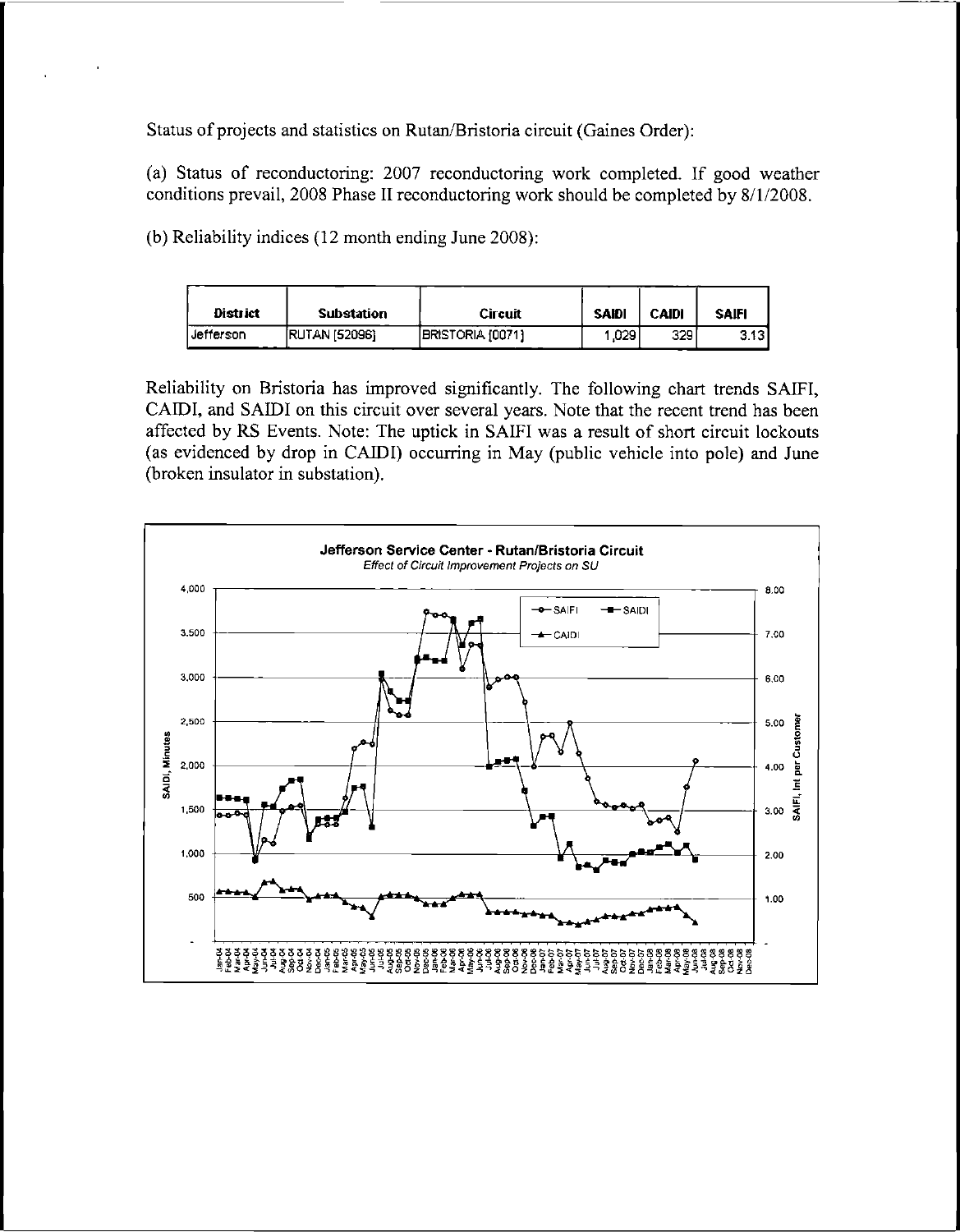| <b>SCName</b>        | SSN ame               | CktName               | CustServed |              |         | DCII SAIFI SAIDI | CAIDI | ASAI         | CMI     | CustIntmp | CircuitLockouts | Incidents | <b>Miles</b>  |
|----------------------|-----------------------|-----------------------|------------|--------------|---------|------------------|-------|--------------|---------|-----------|-----------------|-----------|---------------|
| Amold                | <b>GOBAIN</b>         | PITTSBURGH STREET     | 1233       | 65           | -1.56   | 332              |       | 213 0.999368 | 409561  | 1924      | 0               | 40        | 27            |
| Arnold               | NORTH WASHINGTON      | POKE RUN              | 1143       | 38           | 2.59    | 738              |       | 285 0.998596 | 843698  | 2961      | 2               | 102       | 67            |
| Amold                | <b>SALTSBURG</b>      | <b>SALTSBURG</b>      | 1427       | 48           | 3.11    | 516              |       | 166 0.999018 | 736265  | 4436      | 2               | 55        | 55            |
| Arnold               | VANDERGRIFT           | <b>GRIFFLO PARK</b>   | 2762       | 77           | 0.81    | 172              |       | 212 0.999673 | 475253  | 2242      | Ω               | 66        | 73            |
| Arnold               | VANDERGRIFT           | <b>ROARING RUN</b>    | 914        | 92           | 0.28    | 29               |       | 105 0.999945 | 26573   | 252       | n               | 16        | 16            |
| <b>Butler</b>        | COOPERSTOWN           | COOPERSTOWN           | 944        | 80           | 0.44    | 110              |       | 252 0.999791 | 103606  | 411       | D               | 18        | 47            |
| <b>Butler</b>        | COOPERSTOWN           | TWIN WILLOWS          | 1310       | 64           | 2.75    | 262              |       | 96 0.999502  | 343632  | 3597      |                 | 55        | 55            |
| <b>Butler</b>        | KARNS CITY            | <b>KAYLOR</b>         | 1170       | 65           | 2.09    | 306              |       | 146 0.999418 | 357455  | 2442      |                 | 26        | 62            |
| <b>Butler</b>        | <b>MCBRIDE</b>        | NIXON                 | 1075       | 78           | -1.21   | 165              |       | 137 0.999686 | 177478  | 1300      | ٥               | 30        | 50            |
| <b>Butler</b>        | SAXONBURG 138KV       | <b>BUTLER RD</b>      | 756        | 48           | 0.66    | 412              |       | 625 0.999216 | 311660  | 499       | O               | 12        | 25            |
| Charleroi            | CHARLEROI             | N. CHARLEROI          | 1132       | 46           | 4.18    | 426              |       | 102 0.999189 | 481809  | 4731      | $\overline{a}$  | 39        | 15            |
| Charleroi            | <b>SMITHTON</b>       | <b>FITZHENRY</b>      | 1143       | 76           | 0.71    | 173              |       | 243 0.999671 | 197445  | 811       | Û               | 23        | 44            |
| Charleroi            | <b>SMITHTON</b>       | HUTCHINSON            | 862        | 63.          | 2.37    | 318              |       | 134 0.999395 | 273871  | 2044      | $\overline{2}$  | 19        | 36            |
| Charleroi            | <b>SMITHTON</b>       | <b>SMITHTON</b>       | 962        | 54           | 1.41    | 481              |       | 341 0.999085 | 462853  | 1356      | Ű               | 54        | 47            |
| Charleroi            | VANCEVILLE            | <b>VANCEVILLE</b>     | 1322       | 41           | 2.26    | 682              |       | 302 0.998702 | 901779  | 2986      |                 | 148       | 104           |
| Jeannette            | <b>LASTGATE</b>       | PITT CAMPUS           | 2028       |              | 57 2.25 | 421              |       | 188 0.999199 | 854554  | 4557      |                 | 50        | 35            |
| Jeannette            | <b>EASTGATE</b>       | WEST POINT            | 1326       | 63           | 1.51    | 362              |       | 240 0.999311 | 480053  | 1997      |                 | 37        | 30            |
| Jefferson            | <b>MATHER</b>         | <b>JEFFERSON</b>      | 1365       | 40           | 4.33    | 528              |       | 122 0.998995 | 720755  | 5915      | 3               | 90        | 42            |
| Jefferson            | <b>MATHER</b>         | <b>MATHER</b>         | 721        | 48           | 3.95    | 429              |       | 109 0.999184 | 309572  | 2847      | S               | 31        | 35            |
| Jefferson            | <b>RUTAN</b>          | <b>BRISTORIA</b>      | 1170       | 21           | -4.13   | 943              |       | 228 0.998206 | 1103197 | 4832      | 2               | 53        | 191           |
| Jefferson            | <b>RUTAN</b>          | WINDRIDGE             | 1280       | 44           | 4.38    | 454              |       | 104 0.999136 | 580927  | 5606      | $\overline{2}$  | 106       | 200           |
| Jefferson            | WHITELEY              | MT. MORRIS            | 1026       | 72           | 1.39    | 231              |       | 167 0.999561 | 237443  | 1424      |                 | 24        | 99            |
| Kittanning           | <b>CROOKED CREEK</b>  | KELLY STATION         | 300        | 67           | 1.38    | 304              |       | 221 0.999422 | 91313   | 414       |                 | 22        | 27            |
| Kittanning           | TROY HILL             | IRON BRIDGE           | 631        | 65           | 1.78    | 317              |       | 178 0.999397 | 200327  | 1123      | 0               | 21        | 38            |
| Latrobe              | LUXOR                 | <b>ROLLING ACRES</b>  | 925        | $-60$        | 7.2     | 2314             |       | 321 0.995597 | 2140863 | 6660      | $\overline{a}$  | 127       | 48            |
| McConnellsburg       | MCCONNELLSBURG        | HARRISONVILLE         | 1386       | 48           | 2.42    | 563              |       | 233 0.998929 | 780974  | 3351      | 0               | 72        | 103           |
| McDonald             | <b>MIDWAY</b>         | <b>MIDWAY</b>         | 949        | 60           | 1.8     | 396              |       | 220 0.999247 | 375442  | 1704      | Ū               | 34        | 41            |
| McDonald             | <b>SMITH</b>          | <b>FLORENCE</b>       | 771        | 55           | 1.82    | 465              |       | 255 0.999115 | 358197  | 1405      | 0               | 44        | 79            |
| Pleasant Valley      | <b>LAZY HOUR</b>      | <b>DUNBAR</b>         | 1145       | 73           | 1.36    | 222              |       | 163 0.999578 | 253572  | 1558      |                 | 48        | 30            |
| St Marys             | <b>MARVINDALE</b>     | <b>CLERMONT</b>       | 913        | 65           | 1.28    | 326              | 254   | 0.99938      | 298151  | 1172      |                 | 14        | 64            |
| <b>State College</b> | MILLHEIM              | WOODWARD              | 1122       | 70           | 1.55    | 261              |       | 169 0.999503 | 293100  | 1736      | Ũ               | 41        | 90            |
| <b>State College</b> | <b>THOMPSON FARM</b>  | <b>TOFTREES</b>       | 933        | 68.          | -1.56   | 285              |       | 183 0.999458 | 266106  | 1452      |                 | 34        | 16            |
| <b>State College</b> | WATERVILLE            | WATERVILLE            | 344        | $\mathbf{0}$ | 5.71    | 1179             |       | 206 0.997757 | 405570  | 1965      | 2               | 18        | 20            |
| Uniontown            | <b>BETHELBORO</b>     | COOLSPRING            | 1451       | 55.          | -2.13   | 469              |       | 220 0.999108 | 680378  | 3091      |                 | 61        | 44            |
| Uniontown            | <b>EAST MILLSBORO</b> | <b>EAST MILLSBORO</b> | 174        | 30           | 3.18    | 849              |       | 267 0.998385 | 147412  | 552       |                 | 22        | 16            |
| Uniontown            | HENRY CLAY            | MARKLEYSBURG          | 1065       | 52           | 2.79    | 466              |       | 167 0.999113 | 496107  | 2975      |                 | 60        | 66            |
| Uniontown            | <b>MERRITTSTOWN</b>   | <b>REPUBLIC</b>       | 1663       | 52           | 3.24    | 422              |       | 130 0.999197 | 702261  | 5394      | 2               | 27        | 46            |
| Uniontown            | <b>NORTH UNION</b>    | <b>FAN HOLLOW</b>     | 539        | 90           | 0.3     | 36               |       | 122 0.999932 | 19562   | 150       | 0               | 19        | 28            |
| Uniontown            | <b>NORTH UNION</b>    | <b>PHILLIPS</b>       | 1441       | 76           | 1.39    | 186              |       | 134 0.999646 | 267696  | 2001      | n               | 49        | 57            |
| Washington           | HOUSTON               | <b>MCGOVERN</b>       | 1663       | 62           | 1.67    | 364              |       | 217 0.999307 | 604658  | 2783      | O               | 34        | 70            |
| Washington           | LAGONDA               | <b>HATHAWAY</b>       | 1065       | 35           | 2.26    | 788              |       | 349 0.998501 | 839654  | 2409      |                 | 88        | 81            |
| <b>Washington</b>    | <b>PANCAKE</b>        | <b>STRABANE</b>       | 332        |              | 61 2.21 | 368              | 167   | 0.9993       | 122251  | 734       |                 | 20        | $\mathbf{11}$ |
| Washington           | <b>PANCAKE</b>        | VANCE                 | 386        | 72           | 1.2     | 235              |       | 195 0.999553 | 90872   | 465       |                 | 18        | 37            |

# **Appendix <sup>I</sup> - 5% Distribution Circuit Statistics**

 $\ddot{\phantom{a}}$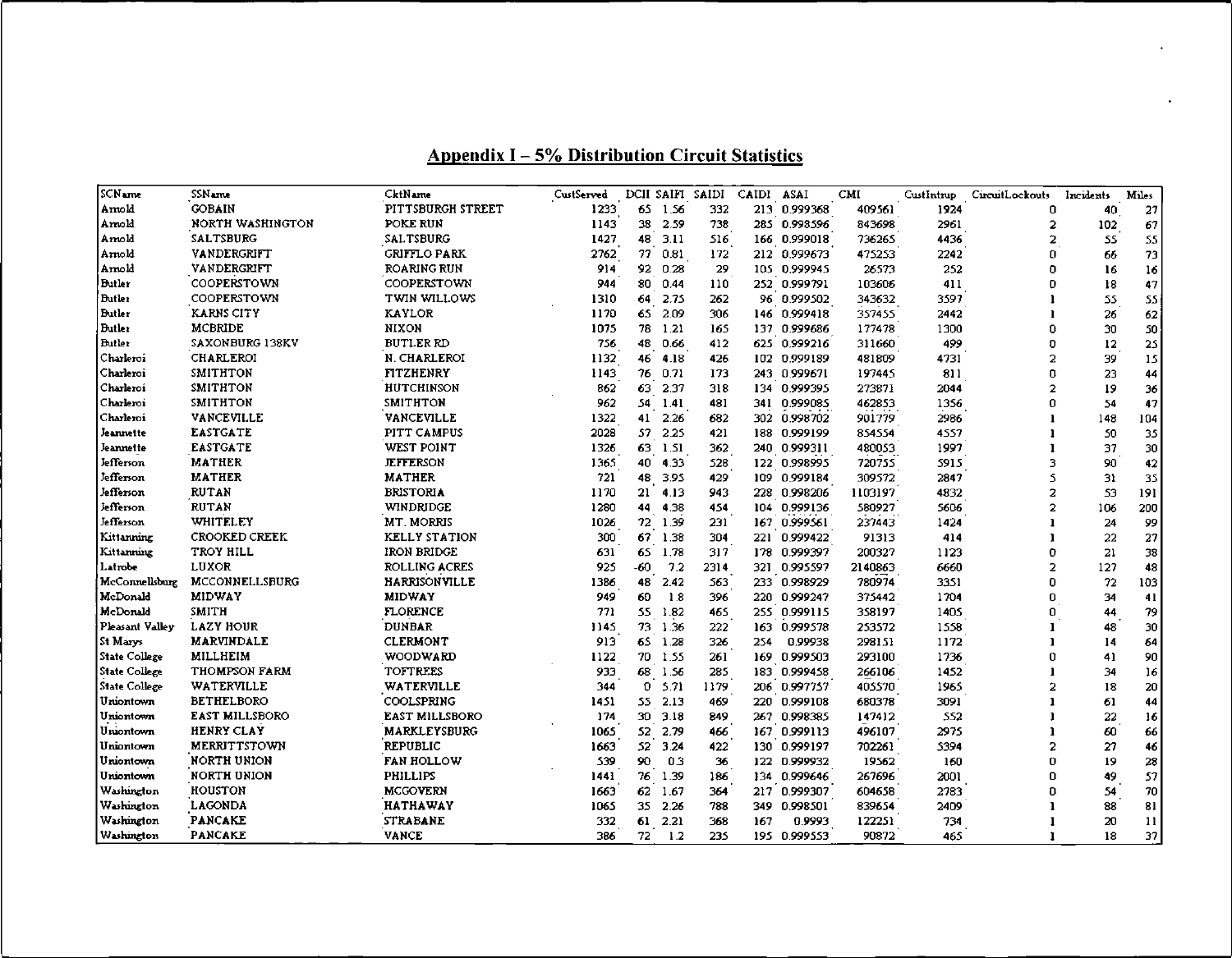# **Appendix II- 5% Distribution Circuit Remedial Actions**

| SCName        | <b>SSName</b>             | CktName             | <b>Actions Taken or Planned</b>                                                                        | <b>Status</b>                                                                          |
|---------------|---------------------------|---------------------|--------------------------------------------------------------------------------------------------------|----------------------------------------------------------------------------------------|
| Arnold        | <b>GOBAIN</b>             |                     | PITTSBURGH STREET Tree trimming planned for 2008. Circuit review planned.                              | Circuit review completed. Circuit has been                                             |
|               |                           |                     |                                                                                                        | reconfigured to feed part of it from Pittsburgh.                                       |
|               |                           |                     |                                                                                                        | Mills SS which is closer to the load.                                                  |
| Arnold        | NORTH WASHINGTON POKE RUN |                     | Circuit review planned for 2008. Tree trimming will be                                                 | Circuit review completed. Review mainline                                              |
|               |                           |                     | completed in 2009                                                                                      | coordination.                                                                          |
| Arnold        | <b>SALTSBURG</b>          | <b>SALTSBURG</b>    | 2008 pole inspection. Circuit review planned.                                                          | Circuit review completed. Reconductor approx 1                                         |
|               |                           |                     |                                                                                                        | mile to replace deterioriated wire. Trees trimmed                                      |
|               |                           |                     |                                                                                                        | in 2007. Add additional fuses and revamp river                                         |
|               |                           |                     |                                                                                                        | crossing. Future recommendation to split                                               |
|               |                           |                     |                                                                                                        | circuit.                                                                               |
| Arnold        | VANDERGRIFT               | <b>GRIFFLO PARK</b> | 2008 tree trimming scheduled. Circuit review planned.                                                  | Circuit review completed. Future project planned                                       |
|               |                           |                     |                                                                                                        | to upgrade two capacitors.                                                             |
| Arnold        | VANDERGRIFT               | ROARING RUN         | Circuit review planned. Trees trimmed in 2007.                                                         | Circuit review completed. No additional                                                |
|               |                           |                     |                                                                                                        | improvement opportunities evident. Monitor                                             |
|               |                           |                     |                                                                                                        | reliability.                                                                           |
| <b>Butler</b> | COOPERSTOWN               | COOPERSTOWN         | Circuit review planned. Future reconductoring of line                                                  | Circuit review completed. Additional                                                   |
|               |                           |                     | sections planned.                                                                                      | sectionalzing / fault indication identified.                                           |
| <b>Butler</b> | <b>COOPERSTOWN</b>        | TWIN WILLOWS        | Circuit review planned, Future OCR replacement planned.                                                | Circuit review completed. Additional                                                   |
|               |                           |                     | Trees trimmed in 2007.                                                                                 | sectionalzing / fault indication identified.                                           |
| Butler        | KARNS CITY                | KAYLOR              | Circuit review planned. Tree trimming planned for                                                      | Circuit review completed. Additional                                                   |
|               |                           |                     | 2008. Future tap transfer planned.                                                                     | sectionalzing / fault indication identified;                                           |
|               |                           |                     |                                                                                                        | relocate reclosers; recoordinate mainline; install                                     |
|               |                           |                     |                                                                                                        | section of single phase line.                                                          |
| <b>Butler</b> | <b>MCBRIDE</b>            | <b>NIXON</b>        | Circuit review planned. Tier 2 Annual Inspection and<br>Maintenance planned for 2008.                  | Circuit review completed. Reroute section of<br>line; reinforce UG; install reclosers. |
| <b>Butler</b> | SAXONBURG 138KV           | <b>BUTLER RD</b>    | Circuit review planned. Trees trimmed in 2007                                                          | Circuit review completed. Reconductor section                                          |
|               |                           |                     |                                                                                                        | of line.                                                                               |
| Charleroi     | CHARLEROI                 | N. CHARLEROI        | Circuit review planned. Project planned for 2010 to replace                                            | Circuit review completed. Future                                                       |
|               |                           |                     | sections of conductor.                                                                                 | recommendations - circuit hardening (arrestors);                                       |
|               |                           |                     |                                                                                                        | recoordinate and add OCRs.                                                             |
| Charleroi     | <b>SMITHTON</b>           | <b>FITZHENRY</b>    | Circuit review planned                                                                                 | Circuit review completed. Recoordination.                                              |
|               |                           |                     |                                                                                                        | planned.                                                                               |
| Charleroi     | <b>SMITHTON</b>           | <b>HUTCHINSON</b>   | Circuit to be inspected by pole contractor in 2008.                                                    | Circuit review completed. Future                                                       |
|               |                           |                     |                                                                                                        | recommendations - circuit hardening.                                                   |
| Charleroi     | <b>SMITHTON</b>           | <b>SMITHTON</b>     | Circuit review planned                                                                                 | Circuit review completed. Future                                                       |
|               |                           |                     |                                                                                                        | recommendations - circuit hardening.                                                   |
| Charleroi     | <b>VANCEVILLE</b>         | <b>VANCEVILLE</b>   | Circuit review planned. Tier 2 Annual Inspection and                                                   | Circuit review completed. Future                                                       |
|               |                           |                     | Maintenance planned for 2008.                                                                          | recommendations - install fault indicators; install                                    |
|               |                           |                     |                                                                                                        | lightning arrestors on subtransmission overbuild;                                      |
|               |                           |                     |                                                                                                        | circuit hardening.                                                                     |
| Jeannette     | <b>EASTGATE</b>           | <b>PITT CAMPUS</b>  | Circuit review planned. Reconductor sections of line. Tree-                                            | Circuit review completed. Construct tie to                                             |
|               |                           |                     | trimming planned for 2008.                                                                             | adjacent circuit.                                                                      |
| Jeannette     | <b>EASTGATE</b>           | <b>WEST POINT</b>   | Circuit review planned. Convert single phase to three phase Circuit review completed. Construct tie to |                                                                                        |
|               |                           |                     | on section of line. Inject UG cable in housing plan. Tree                                              | adjacent circuit.                                                                      |
|               |                           |                     | trimming planned for 2008.                                                                             |                                                                                        |
| Jefferson     | MATHER                    | <b>JEFFERSON</b>    | Trees trimmed in 2007. Circuit review planned.                                                         | Circuit review completed. Future                                                       |
|               |                           |                     |                                                                                                        | recommendations - Inspect subtransmission                                              |
|               |                           |                     |                                                                                                        | feed. Widen ROW on section of line. Convert                                            |
|               |                           |                     |                                                                                                        | section from 1 phase to 3 phase.                                                       |
| Jefferson     | <b>MATHER</b>             | <b>MATHER</b>       | Reconductor sections of line. Tree trimming planned for                                                | Reconductoring in progress. Circuit review                                             |
|               |                           |                     | 2008. Additional circuit review planned.                                                               | completed. Future recommendations - Add                                                |
|               |                           |                     |                                                                                                        | mainline reclosers, Inject section of                                                  |
|               |                           |                     |                                                                                                        | underground.                                                                           |
| Jefferson     | <b>RUTAN</b>              | <b>BRISTORIA</b>    | Reconductor sections of line. Tree trimming planned for                                                | Reconductoring in progress. Circuit review                                             |
|               |                           |                     | 2008. Additional circuit review planned.                                                               | completed. Future recommendations -                                                    |
|               |                           |                     |                                                                                                        | 'Reconductor additional mainline. Add material                                         |
|               |                           |                     |                                                                                                        | storage in proximity to circuit.                                                       |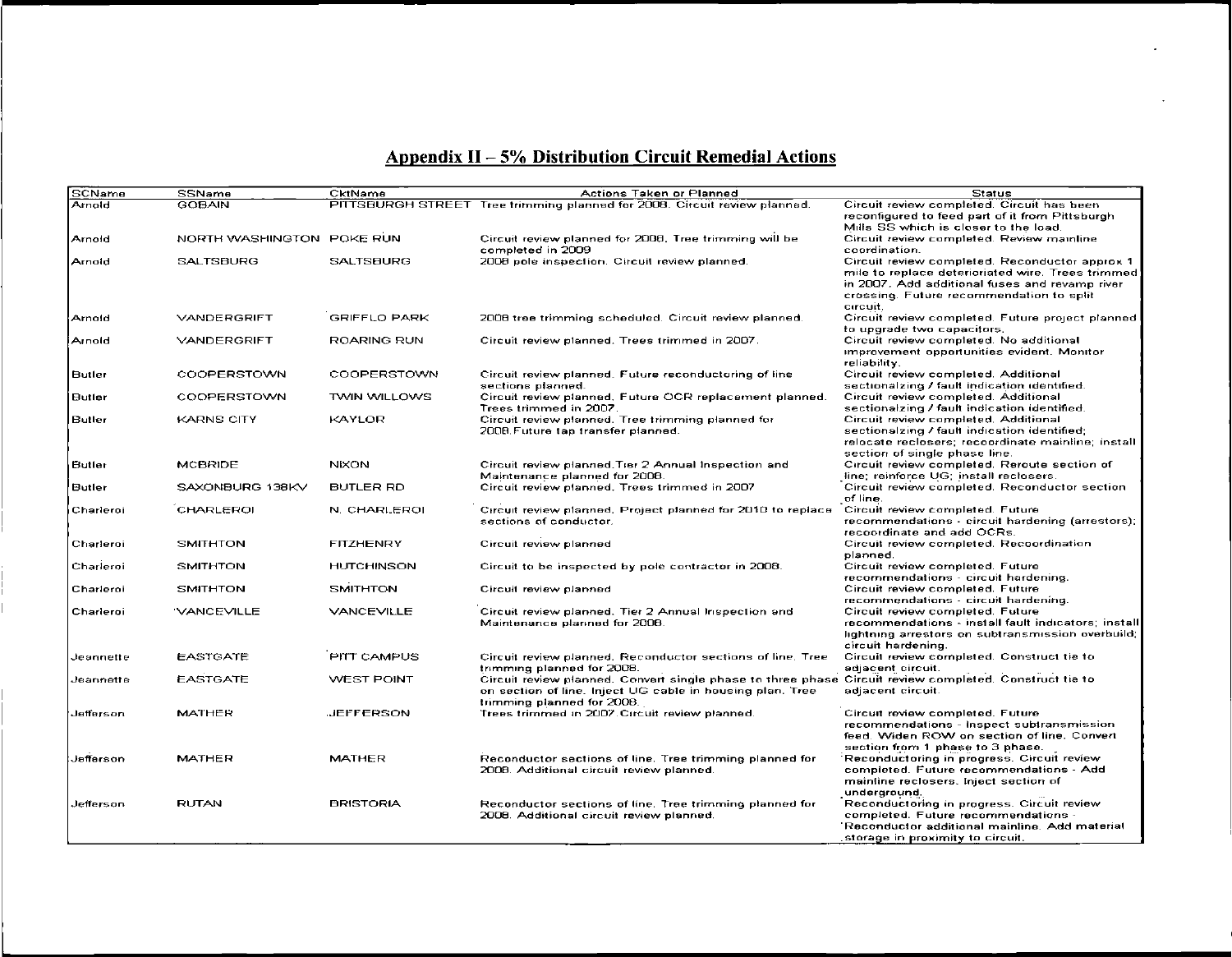# **Appendix II- 5% Distribution Circuit Remedial Actions (cont'd)**

| Jefferson                             | <b>RUTAN</b>                            | <b><i>VVINDRIDGE</i></b>                   | Single phase extension project for 2006. Tree trimming<br>planned for 2008. Additional circuit review planned.                                                                                       | In progress - widen ROW, build tie line. Circuit<br>review completed. Future recommendations -<br>procure industrial substation. Add material<br>storage in proximity to circuit. |
|---------------------------------------|-----------------------------------------|--------------------------------------------|------------------------------------------------------------------------------------------------------------------------------------------------------------------------------------------------------|-----------------------------------------------------------------------------------------------------------------------------------------------------------------------------------|
| Jefferson                             | <b>WHITELEY</b>                         | MT. MORRIS                                 | Trees trimmed in 2007. Perform circuit review.                                                                                                                                                       | Circuit review completed. Add solid blades to<br>mainline. Budget future project for lightning<br>protection at substation.                                                       |
| Kittanning<br>Kittanning              | CROOKED CREEK<br>TROY HILL              | <b>KELLY STATION</b><br><b>IRON BRIDGE</b> | Circuit review planned<br>Projects planned for 2009 to reconductor main line along<br>with main line relocation. Fusing project planned for 2009.                                                    | Reviews to be conducted.<br>2009 projects budgeted for reliability<br>improvement.                                                                                                |
| Latrobe                               | LUXOR                                   | <b>ROLLING ACRES</b>                       | Circuit review planned. Tree trimming in 2008. Re-<br>configure circuit to reduce cross country mainline<br>exposure. Additional reclosers and fuses will be installed<br>by 7/31/2008               | Circuit review completed. Future<br>recommendations - recoordinate line;<br>reconfigure circuit.                                                                                  |
|                                       | McConnellsburg MCCONNELLSBURG           | <b>HARRISONVILLE</b>                       | Substation electronic recloser planned, Circuit to be<br>inspected by pole contractor in 2008.                                                                                                       | Work planned.                                                                                                                                                                     |
| McDonald                              | MIDWAY                                  | <b>MIDWAY</b>                              | WR 1143050 and 1186687 were completed in 2007 to<br>rebuild/reconductor portions of circuit to improve reliability<br>and provide additional capacity. Tree trimming is planned<br>for 2008.         | Monitor reliability after 2007 projects completed.                                                                                                                                |
| McDonald                              | <b>SMITH</b>                            | <b>FLORENCE</b>                            | VVR 1156350, 1111725, and 1104600 were completed in<br>2007 to improve reliability. WR 1167512 and 1205003 are<br>pending to relocate feeds for improved reliability. Trees<br>were trimmed in 2007. | Monitor reliability after 2007 projects completed.                                                                                                                                |
| Pleasant Valley LAZY HOUR             |                                         | <b>DUNBAR</b>                              | Circuit review planned. Trees trimmed in 2007.                                                                                                                                                       | Circuit review completed. No additional<br>improvement opportunities evident. Monitor<br>reliability.                                                                             |
| St Marvs                              | <b>MARVINDALE</b>                       | <b>CLERMONT</b>                            | Circuit review planned. Trees trimmed in 2007.                                                                                                                                                       | Review to be conducted.                                                                                                                                                           |
| <b>State College</b><br>State College | <b>MILLHEIM</b><br><b>THOMPSON FARM</b> | WOODWARD<br><b>TOFTREES</b>                | Circuit review planned for 2008.<br>Replace all 750 MCM conductor; replace vaults with new<br>manholes, add fusing compartments/switchgear; rearrange<br>a feeder and make two radials into a loop.  | Review to be conducted.<br>Work in progress.                                                                                                                                      |
| <b>State College</b>                  | <b>WATERVILLE</b>                       | <b>VVATERVILLE</b>                         | Circuit review planned. Trees trimmed in 2007.                                                                                                                                                       | Circuit fed from foreign utility. Alternate supply<br>options limited. Considered distributed<br>generation as alternate feed option.                                             |
| Untentown                             | <b>BETHELBORO</b>                       | COOLSPRING                                 | Circuit review planned. Phase addition.                                                                                                                                                              | Circuit review completed. Future<br>recommendations - transfer to adjacent circuit.                                                                                               |
| Uniontown                             | <b>EAST MILLSBORO</b>                   | <b>EAST MILLSBORO</b>                      | Circuit review planned. Trees trimmed in 2007. Tier 2.<br>Annual Inspection and Maintenance planned for 2008.                                                                                        | Circuit review completed, Future<br>recommendations - install automated switching.                                                                                                |
| Uniontown                             | <b>HENRY CLAY</b>                       | <b>MARKLEYSBURG</b>                        | Circuit review planned. Projects planned to reconductor<br>main line and add regulators.                                                                                                             | Circuit review completed. Future<br>recommendations to replace subtransmission<br>insulators and install transfer switches.                                                       |
| Uniontown                             | <b>MERRITTSTOWN</b>                     | <b>REPUBLIC</b>                            | Circuit review planned                                                                                                                                                                               | Circuit review completed. Future<br>recommendations to harden circuit (arrestors);<br>relocate recloser and add fusing.                                                           |
| Uniontown                             | NORTH UNION                             | <b>FAN HOLLOW</b>                          | Circuit review planned. Trees trimmed in 2007.                                                                                                                                                       | Circuit review completed. No additional<br>improvement opportunities evident. Monitor<br>reliability.                                                                             |
| Uniontown                             | <b>NORTH UNION</b>                      | <b>PHILLIPS</b>                            | Circuit review planned. Trees trimmed in 2007.                                                                                                                                                       | Circuit review completed. Future<br>recommendations to harden mainline, add<br>tusing.                                                                                            |
| Washington                            | <b>HOUSTON</b>                          | <b>MCGOVERN</b>                            | Circuit review planned. Tree trimming planned for 2008                                                                                                                                               | Review to be conducted                                                                                                                                                            |
| Washington                            | LAGONDA                                 | <b>HATHAWAY</b>                            | Circuit review planned for 2008.                                                                                                                                                                     | Review to be conducted.                                                                                                                                                           |
| Washington                            | <b>PANCAKE</b>                          | <b>STRABANE</b>                            |                                                                                                                                                                                                      | Review completed. Need for additional<br>substation identified. Load transfer to adjacent                                                                                         |
|                                       |                                         |                                            | Subtransmission review planned for 2008.                                                                                                                                                             | circuit identified.                                                                                                                                                               |
| Washington                            | <b>PANCAKE</b>                          | VANCE                                      | Tier 2 Annual Inspection and Maintenance planned for                                                                                                                                                 | Review completed. Need for additional                                                                                                                                             |
|                                       |                                         |                                            | 2008. Subtransmission review planned for 2008.                                                                                                                                                       | substation identified.                                                                                                                                                            |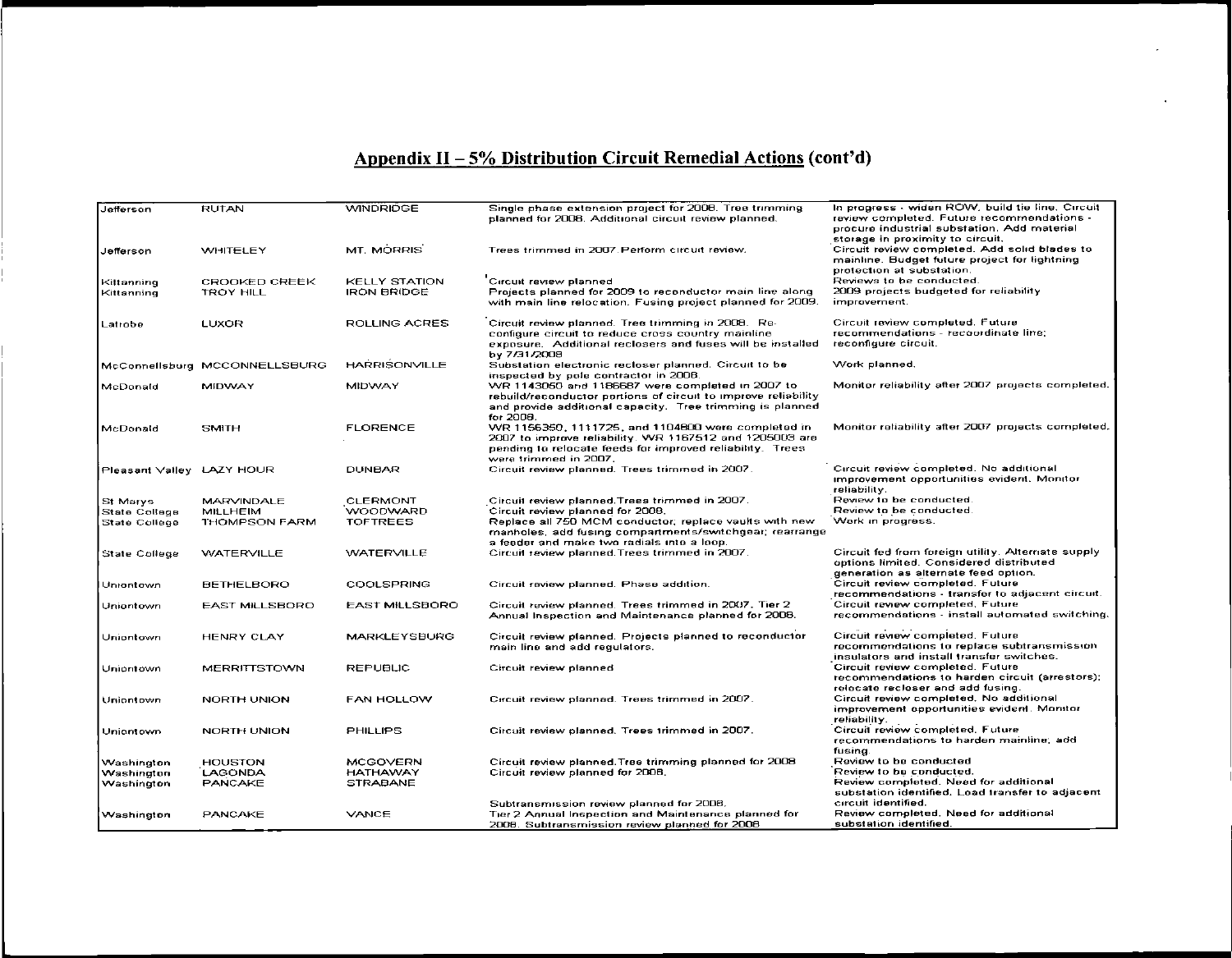# **Appendix III- Goals Progress**

 $\frac{1}{2} \left( \frac{1}{2} \right)$  ,  $\frac{1}{2} \left( \frac{1}{2} \right)$ 

| 2008 Goals - Pennsylvania - Complete Planned Ensure Reliable Service (ERS) Work |                              |                  |                     |                   |  |  |  |
|---------------------------------------------------------------------------------|------------------------------|------------------|---------------------|-------------------|--|--|--|
| <b>Second Quarter Results</b>                                                   |                              |                  |                     |                   |  |  |  |
| <b>ERS Program/Project</b>                                                      | Unit of Measurement          | Target for 2008  | Actual<br>Completed | % Completed       |  |  |  |
| Transmission Herbicide Application                                              | # Transmission Lines         | 16               | 2                   | 13%               |  |  |  |
| Transmission Lines Trimming and Clearing                                        | #Transmission Lines          | 59               | 14                  | 24%               |  |  |  |
| Subtransmission Herbicide Application                                           | # of Subtransmission Lines   | 50               | 5                   | 10%               |  |  |  |
| Subtransmission Line Trimming and Clearing                                      | # of Subtransmission Lines   | 105              | $\overline{25}$     | 24%               |  |  |  |
| Distribution Line Trimming, Clearing & Herbicide Applic.                        | # of Distribution Line Miles | 4,335            | 1.145               | 26%               |  |  |  |
| Major ERS Projects                                                              | #Projects                    | 2                | 0.1                 | 3%                |  |  |  |
| Transmission Comprehensive Patrol                                               | # Transmission Lines         | 31               | 0                   | 0%                |  |  |  |
| <b>Transmission General Patrol</b>                                              | #Transmission Lines          | 236              | O                   | 0%                |  |  |  |
| Ground & Footer Inspections                                                     | # Transmission Lines         | $\overline{24}$  | ō                   | 0%                |  |  |  |
| Pole Inspection                                                                 | #Transmission Lines          | ٥                | 0                   | 0%                |  |  |  |
| Pole Replacements                                                               | #Transmission Poles          |                  |                     | 100%              |  |  |  |
| Non-Critical Transmission Repairs                                               | # Non-Critical Items         | 30               | 15                  | 50%               |  |  |  |
| Subtransmission General Patrol                                                  | # Subtransmission Lines      | $\overline{227}$ | n                   | Õ%                |  |  |  |
| SS Work (Includes Capital, Planned, & Preventive)                               | Man-Hours                    | 71,395           | 26,491              | 40%               |  |  |  |
| Controls Work (Includes Cap., Planned, & Preventative)                          | Man-Hours                    | 5,660            | 1.45B               | 26%               |  |  |  |
| Individual ERS Budget Projects                                                  | Man-Hours                    | 18,007           | 4.946               | 27%               |  |  |  |
| Small Planning Projects                                                         | Man-Hours                    | 28,703           | 6,501               | 23%               |  |  |  |
| Pole Inspection                                                                 | # of Circuits                | 150              | $\overline{37}$     | 25%               |  |  |  |
| Pole Reinforcement                                                              | # Poles                      | D                | Ω                   | <b>D%</b>         |  |  |  |
| Danger Poles                                                                    | # Danger Poles               | 106              | $\overline{127}$    | 120%              |  |  |  |
| Reject Poles                                                                    | # Rejact Polas               | 475              | 153                 | 32%               |  |  |  |
| AIM Work                                                                        | Points Completed             | 3,567            | 1,888               | 53%               |  |  |  |
| RIP Program                                                                     | Manhours                     | 11,523           | 2,485               | 22%               |  |  |  |
| <b>UG Equipment Inspections</b>                                                 | # Locations                  | 8.342            | 5.275               | 63%               |  |  |  |
| Recloser Inspections                                                            | # Reclosers                  | 4.323            | 2.955               | 63%               |  |  |  |
| Regulator Inspections                                                           | # Regulators                 | 335              | 213                 | 64%               |  |  |  |
| Capacitors inspections                                                          | # Capacitors                 | 1.050            | 810                 | 77%               |  |  |  |
| Recloser Replacements                                                           | #Reclosers                   | 390              | 262                 | 67%               |  |  |  |
| <b>UGD Cable Replacement</b>                                                    | Feet                         | 156,470          | 79,222              | $\overline{51\%}$ |  |  |  |
| Cable Injection                                                                 | Feet                         | 25,040           | 9,875               | 39%               |  |  |  |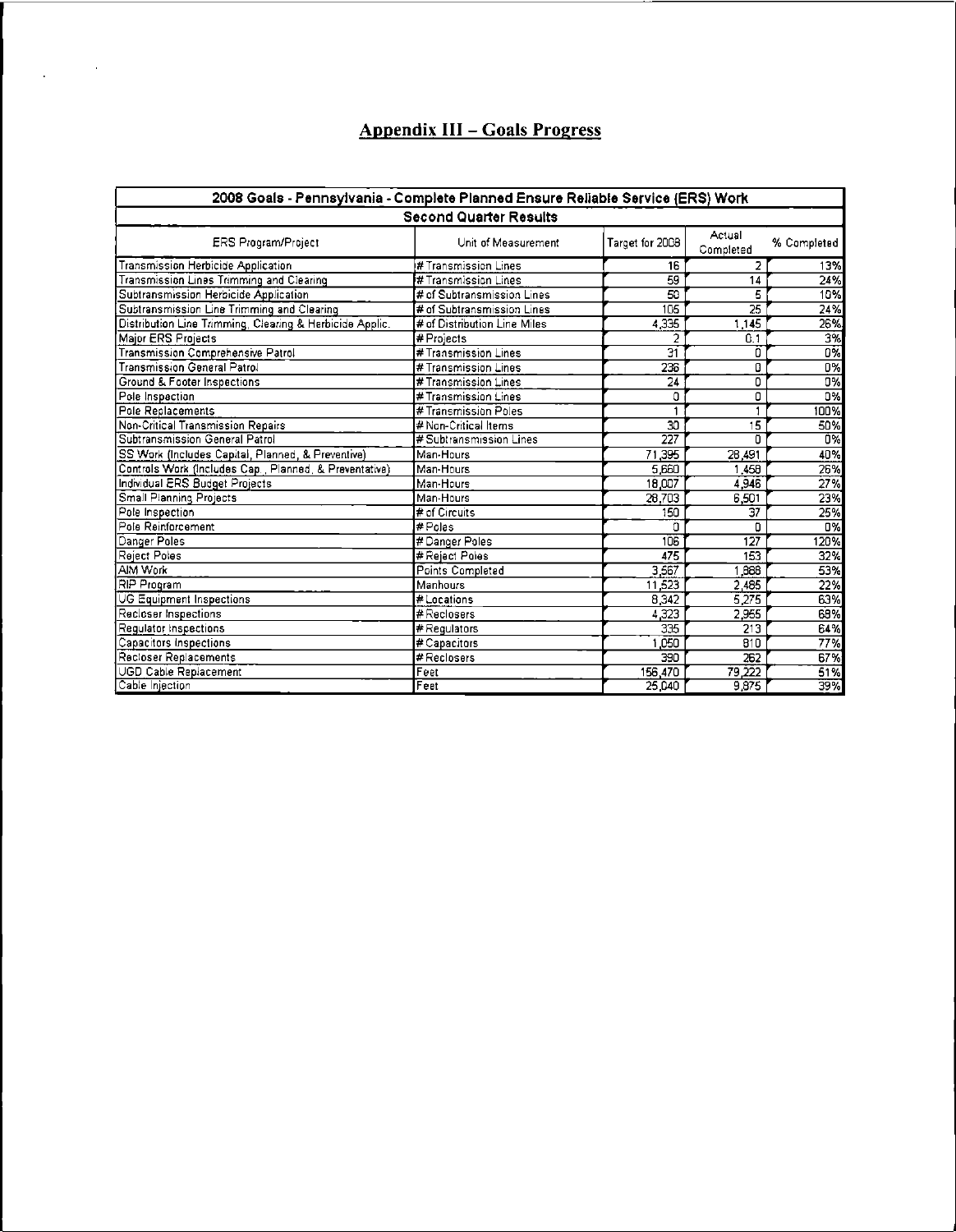| <b>Allegheny Power</b><br>2008   |              |                 |         |              |                 |         |  |
|----------------------------------|--------------|-----------------|---------|--------------|-----------------|---------|--|
| Pennsylvania Local 102           |              |                 |         |              |                 |         |  |
| Linemen                          |              |                 |         |              |                 |         |  |
|                                  | Jan Feb Mar  |                 |         | Apr May Jun  |                 |         |  |
| Service Center                   | No. of Calls | No<br>Accepted  | Average | No. of Calls | No.<br>Accepted | Average |  |
|                                  |              |                 |         |              |                 |         |  |
| Arriold                          | 332          | 134             | 35%     | 860          | 207             | 24%     |  |
| Bovce                            | 429          | 132             | 31%     | 646          | 176             | 27%     |  |
| Butler                           | 605          | 237             | 39%     | 1029         | 207             | 20%     |  |
| Charleroi                        | 377          | 140             | 37%     | 614          | 178             | 29%     |  |
| Clarion                          | 86           | 50              | 58%     | 156          | 65              | 42%     |  |
| Jeannette                        | 457          | 150             | 33%     | 1072         | 135             | 13%     |  |
| Jefferson                        | 351          | 117             | 33%     | 586          | 142             | 24%     |  |
| Kittanning                       | 140          | 88              | 63%     | 190          | 96              | 51%     |  |
| Latrobe                          | 559          | 201             | 36%     | 913          | 145             | 16%     |  |
| McConnellsburg                   | 158          | 101             | 64%     | 191          | 109             | 57%     |  |
| McDonald                         | 215          | 105             | 49%     | 433          | 133             | 32%     |  |
| Pleasant Valley                  | 418          | 156             | 37%     | 639          | 163             | 26%     |  |
| St.Mary's                        | 179          | 112             | 63%     | 208          | 126             | 61%     |  |
| State College                    | 608          | 128             | 21%     | 752          | 175             | 23%     |  |
| Uniontown                        | 387          | 179             | 46%     | 467          | 167             | 36%     |  |
| Washington                       | 367          | 140             | 38%     | 748          | 153             | 20%     |  |
| Waynesboro                       | 453          | 164             | 36%     | 519          | 204             | 39%     |  |
|                                  |              |                 |         |              |                 |         |  |
| Total AP Average                 | 6171         | 2334            | 38%     | 10023        | 2586            | 26%     |  |
|                                  |              |                 |         |              |                 |         |  |
|                                  |              |                 |         |              |                 |         |  |
| Electricians                     |              |                 |         |              |                 |         |  |
|                                  |              | Jan Feb Mar     |         | Apr.May.Jun  |                 |         |  |
| Service Center                   | No. of Calls | No.<br>Accapted | Average | No. of Calls | No.<br>Accepted | Average |  |
|                                  |              |                 |         |              |                 |         |  |
| Arnold                           | 32           | 27              | 84%     | 52           | 30              | 58%     |  |
| Bovce                            | 16           | 12              | 75%     | 28           | 22              | 79%     |  |
| Butler                           | 20           | 16              | 80%     | 50           | 28              | 56%     |  |
| Charleroi                        | 28           | 15              | 54%     | 30           | 16              | 53%     |  |
| Jeannette                        | 39           | 13              | 33%     | 69           | 16              | 23%     |  |
| Jefferson                        | 60           | 32              | 53%     | 75           | 24              | 32%     |  |
| Kittanning                       | 11           | 8               | 73%     | 27           | 14              | 52%     |  |
| Latrobe                          | 61           | 12              | 20%     | 53           | 12              | 23%     |  |
| Pleasant Valley                  | 25           | 11              | 44%     | 63           | 22              | 35%     |  |
| St.Mary's                        | 13           | 8               | 62%     | 9            | 5               | 56%     |  |
| State College                    | 42           | 16              | 38%     | 89           | 19              | 21%     |  |
| Washington                       | 16           | 9               | 56%     | 17           | 1               | 6%      |  |
| Waynesboro                       | 31           | 11              | 35%     | 50           | 12              | 24%     |  |
| <b>Total AP Average</b>          | 394          | 190             | 48%     | 612          | 221             | 36%     |  |
|                                  |              |                 |         |              |                 |         |  |
|                                  |              |                 |         |              |                 |         |  |
| <b>Total Combined AP Average</b> | 6565         | 2524            | 38%     | 10635        | 2807            | 26%     |  |

# **Appendix IV - Callout Acceptance**

 $\ddot{\phantom{1}}$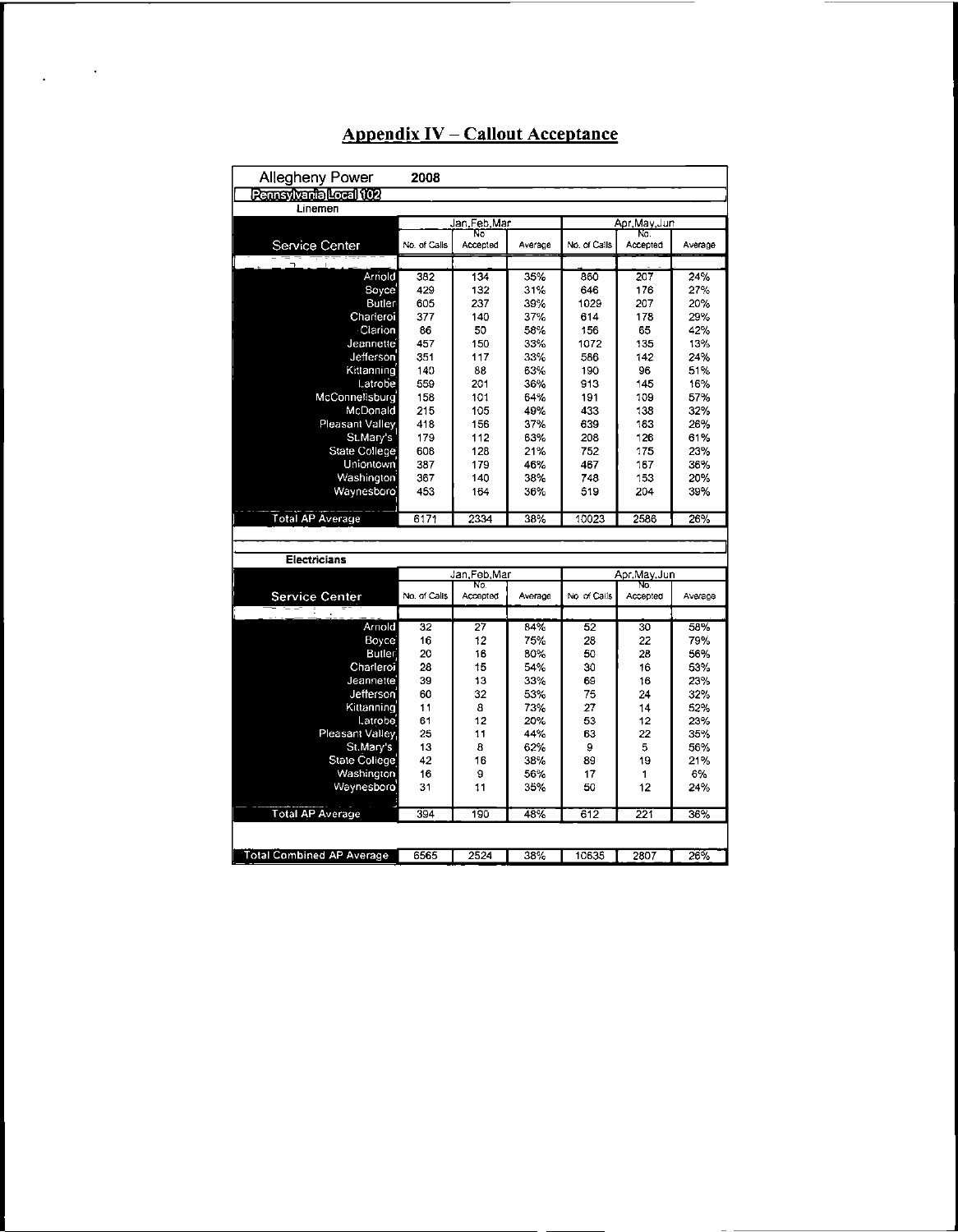#### **Appendix <sup>V</sup> - 5% DCII/Circuit Improvement Index**

#### DCII

AP calculates the DCII to provide a single index for ranking circuits. The DCII compares the SAIFI, SAIDI, CAIDI and ASAI for each circuit to the 5-year system averages of each index and combines them into <sup>a</sup> single index. An example of this calculation is shown below:

| Index        | <b>System Average</b> | Sample Circuit |  |
|--------------|-----------------------|----------------|--|
|              |                       | Index          |  |
| <b>SAIFI</b> | 0.66                  | 2.32           |  |
| <b>SAIDI</b> | 181.95                | 258.8          |  |
| <b>CAIDI</b> | 275.71                | 176.23         |  |
| ASAI         | 0.999654              | 0.999769       |  |

1) The SAIFI, SAIDI and CAIDI are compared to the system average indexes.

| Actual SAIFI / System Average SAIFI | $= 2.32 / 0.66$       | $=$      | 3.52  |
|-------------------------------------|-----------------------|----------|-------|
| Actual SAIDI / System Average SAIDI | $= 258.8 / 181.95$    | $\equiv$ | -1.42 |
| Actual CAIDI / System Average CAIDI | $= 176.23 / 275.71 =$ |          | 0.64  |

2) To permit the average to equal 70 percent this ratio is then inversely proportioned:

 $SF = 1 - (0.3 \times (Actual SAlFI / Average SAlFI)) = 1 - (0.3 * 3.52) = -0.0560$  $SD = 1 - (0.3 \times (Actual SAIDI / Average SAIDI)) = 1 - (0.3 * 1.42) = 0.5740$ CD = 1 - (0.3 x (Actual CAIDI / Average CAIDI)) = 1 - (0.3  $*$  0.64) = 0.8080

3) The sum ofthe values is then divided by <sup>3</sup> to assign each index an equal weight in the calculation.

 $(SF + SD + CD)$  / 3 = (-0.0560 + 0.5740 + 0.8080) / 3 = 0.4420

4) The Actual ASAI is then multiplied directly to this value to get the interruption factor which when multiplied by 100 provides the DCII.

 $((SF + SD + CD) / 3) * ASAI x 100 = DCI = 0.4420 * 0.999769 * 100 = 44.19$ 

#### Circuit Improvement Index

Allegheny Power is moving to a circuit improvement index that includes a number of factors such as frequency of lockouts, frequency of major tap interruptions representing individual customer outage frequency, customer complaint data (if applicable), plus traditional reliability indexes such as SAIFI and SAIDI. A 'master' circuit improvement list will be generated annually and reviewed at the local levels for field input. Field offices, being closer to the customer, have information needed to complete the selection process based on known circuit problems. The master list will then be narrowed to the 100 or so circuits to be studied for the next year. No less than the required applicable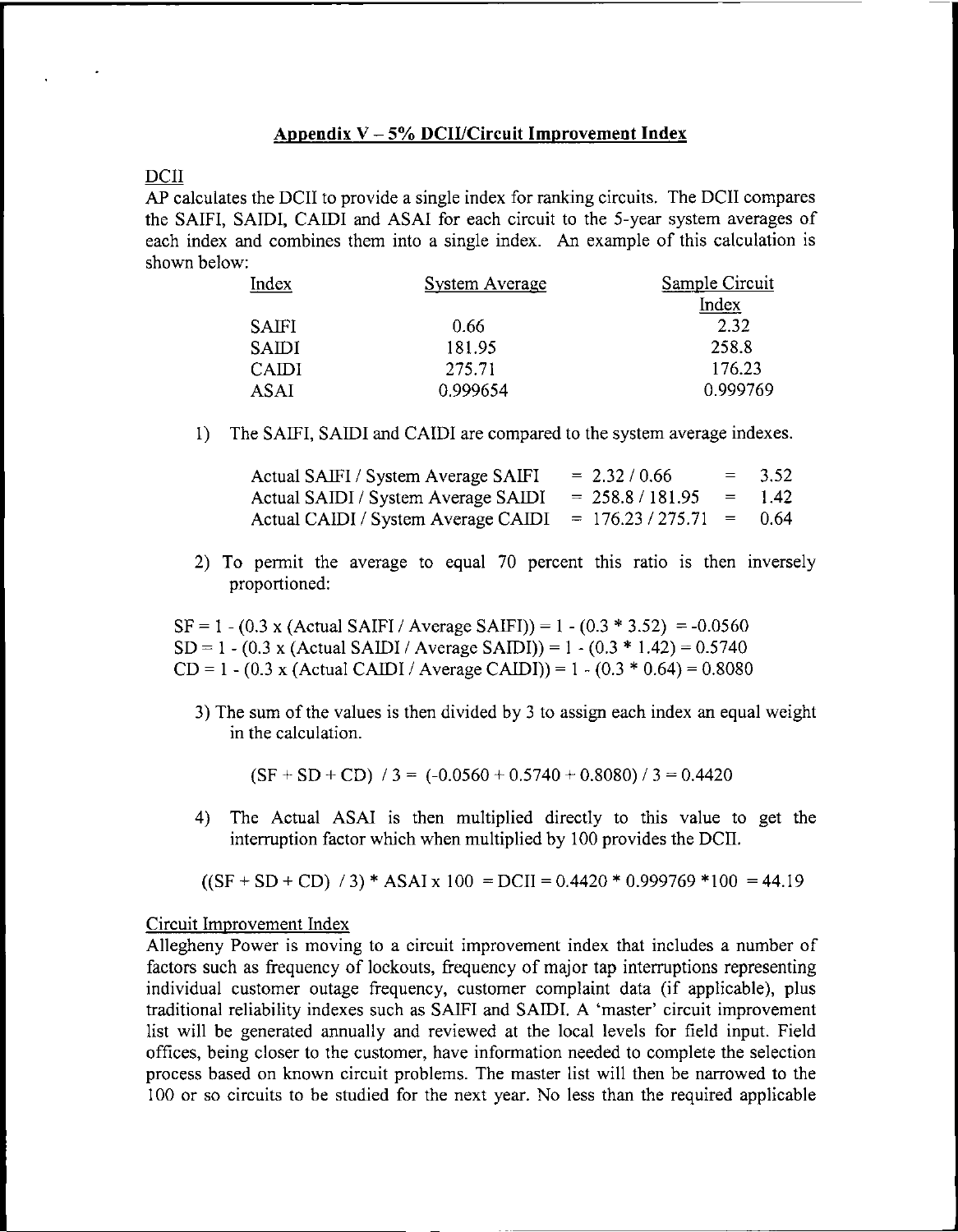state commission requirement will be addressed. Under this circuit selection method, about the same number of circuits will be evaluated since 5% of AP's 1850 circuits equals 93 circuits. Once circuits are selected for the next year, individual analysis will take place as part of AP's ongoing structured Reliability Improvement Program (RIP). Outage causes will be evaluated, circuit outage maps will be created to assist in the evaluation if needed, and budgets and work plans will be established to improve reliability for viable projects.

A schematic diagram of the process follows:

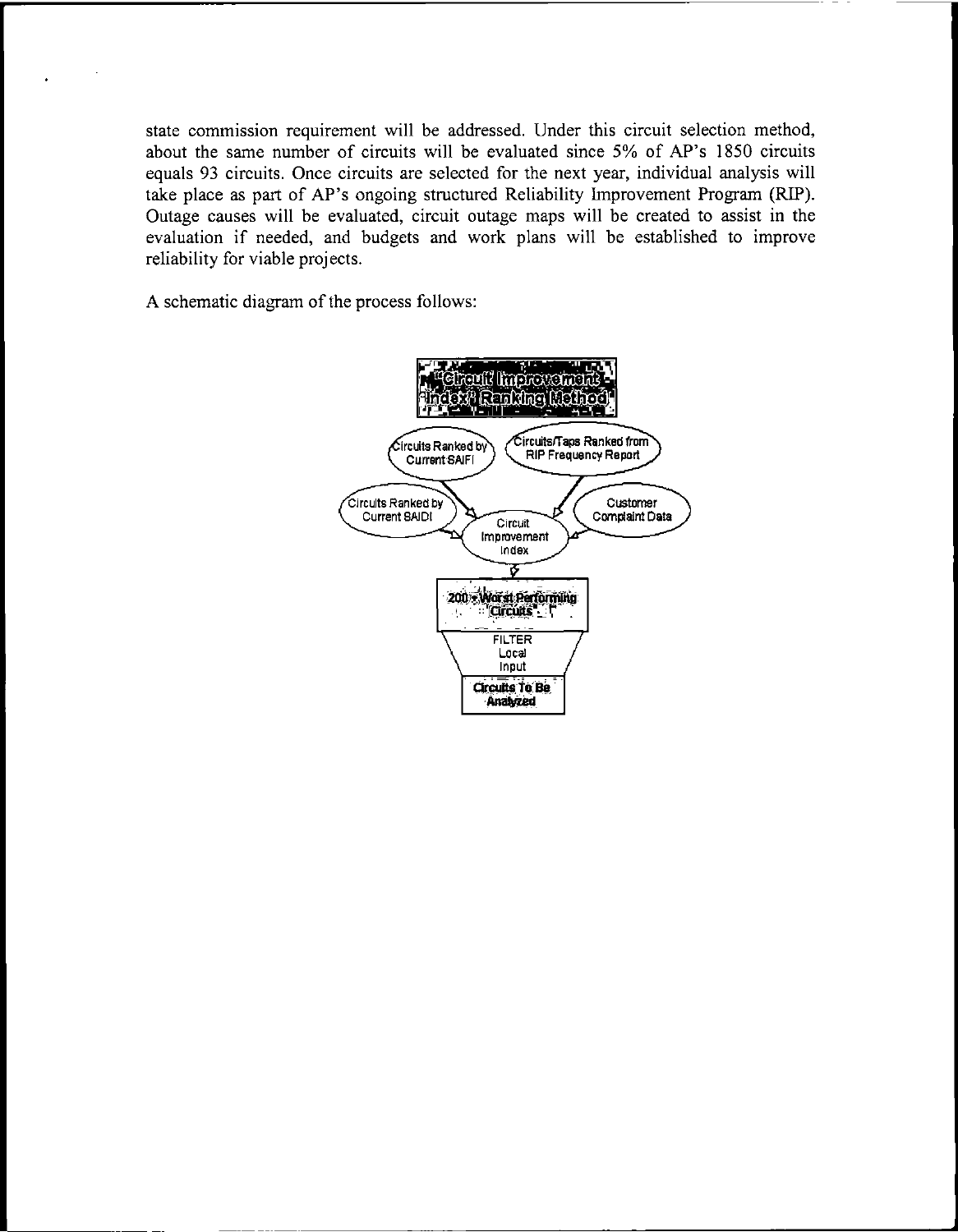# **Appendix VI- Major Event Descriptions**

Commission reports for the following major events are presented on the pages following this appendix:

i. There were no Major Events during the quarter.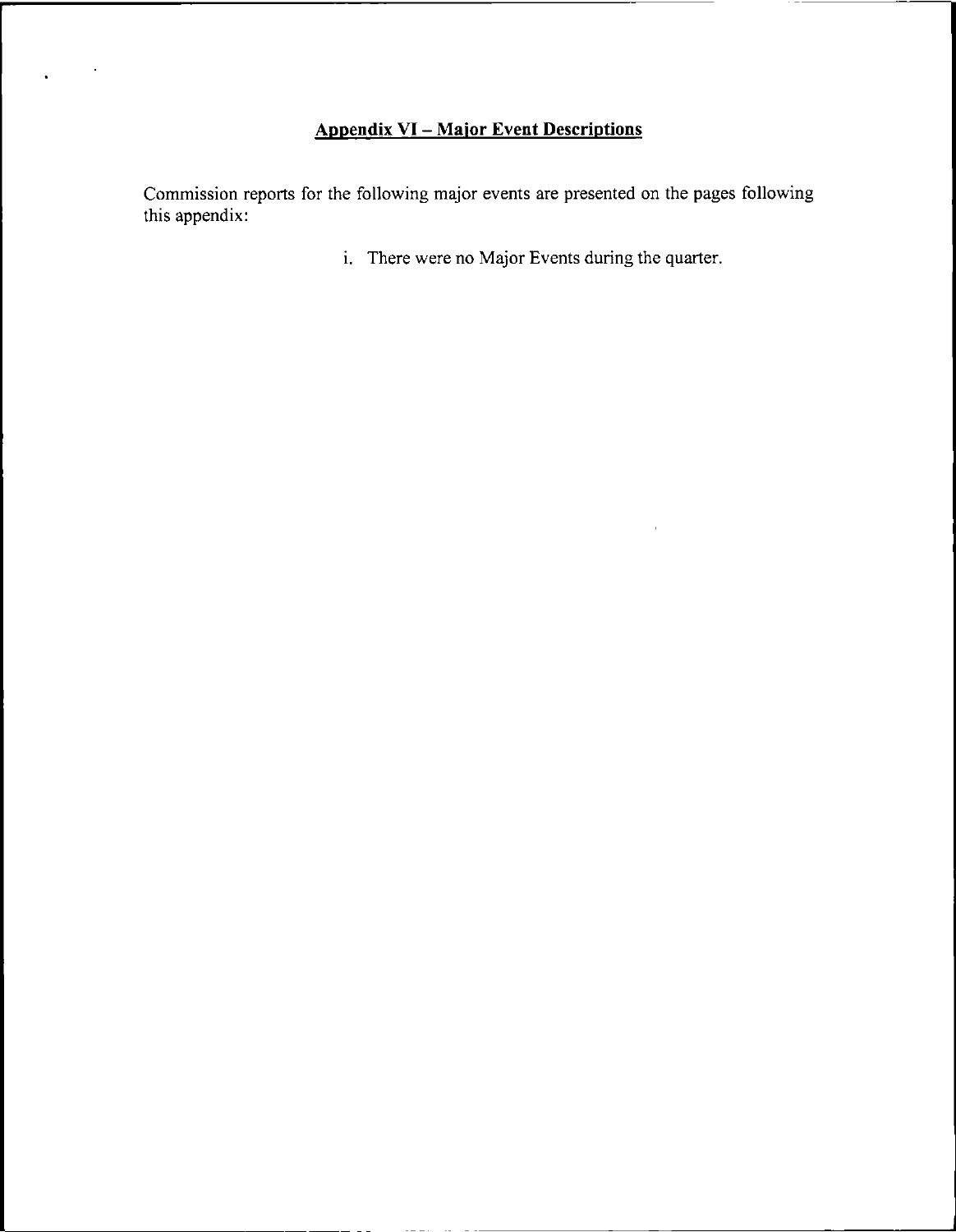**RECEIVED**

Re: Allegheny Power Second Quarter 2008 **JUL 31 2008** Reliability Report

**PA PUBLIC UTILITY COMMISSION SECRETARY'S BUREAU**

#### **CERTIFICATE OF SERVICE**

I certify that this  $31<sup>st</sup>$  day of July, 2008, I have served a true and correct copy of

the Second Quarter 2008 Reliability Report of Allegheny Power by first-class mail, postage

prepaid, upon the following:

### **VIA FIRST-CLASS MAIL**

Office of Consumer Advocate 555 Walnut Street Forum Place, 5<sup>th</sup> Floor Harrisburg, PA 17101-1921

Office of Small Business Advocate Suite 1102, 300 North  $2<sup>nd</sup>$  Street Harrisburg, PA 17101

David J. Dulick Pennsylvania Rural Electric Assn. 212 Locust St., 2<sup>nd</sup> Floor Harrisburg, PA 17101

Scott J. Rubin, Esquire Utility Workers Union of America 3 Lost Creek Drive Shamokin Dam, PA 17876

John J. Murrach

 $Mn$  L. Munsch Attorney for ALLEGHENY POWER